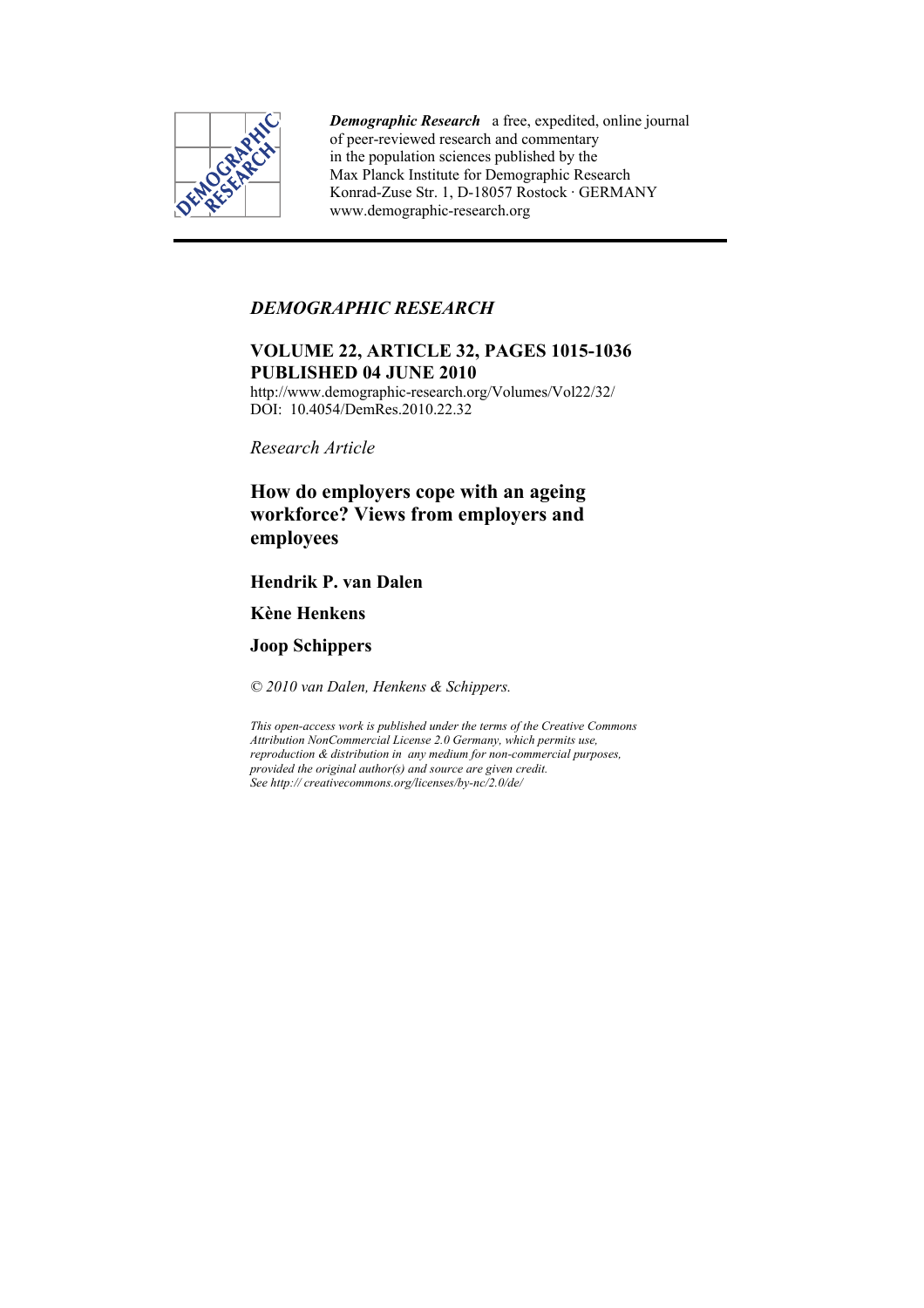# **Table of Contents**

| 1              | Introduction                                               | 1016 |
|----------------|------------------------------------------------------------|------|
| $\overline{2}$ | Background: an ageing labour market                        | 1017 |
| 3              | Theoretical background                                     | 1018 |
| $\overline{4}$ | Method and data                                            | 1021 |
| 5              | Employers, ageing and personnel policy                     | 1022 |
| 6              | So what do employers do if their employees perform poorly? | 1028 |
| 7              | Conclusion and discussion                                  | 1031 |
|                | References                                                 | 1034 |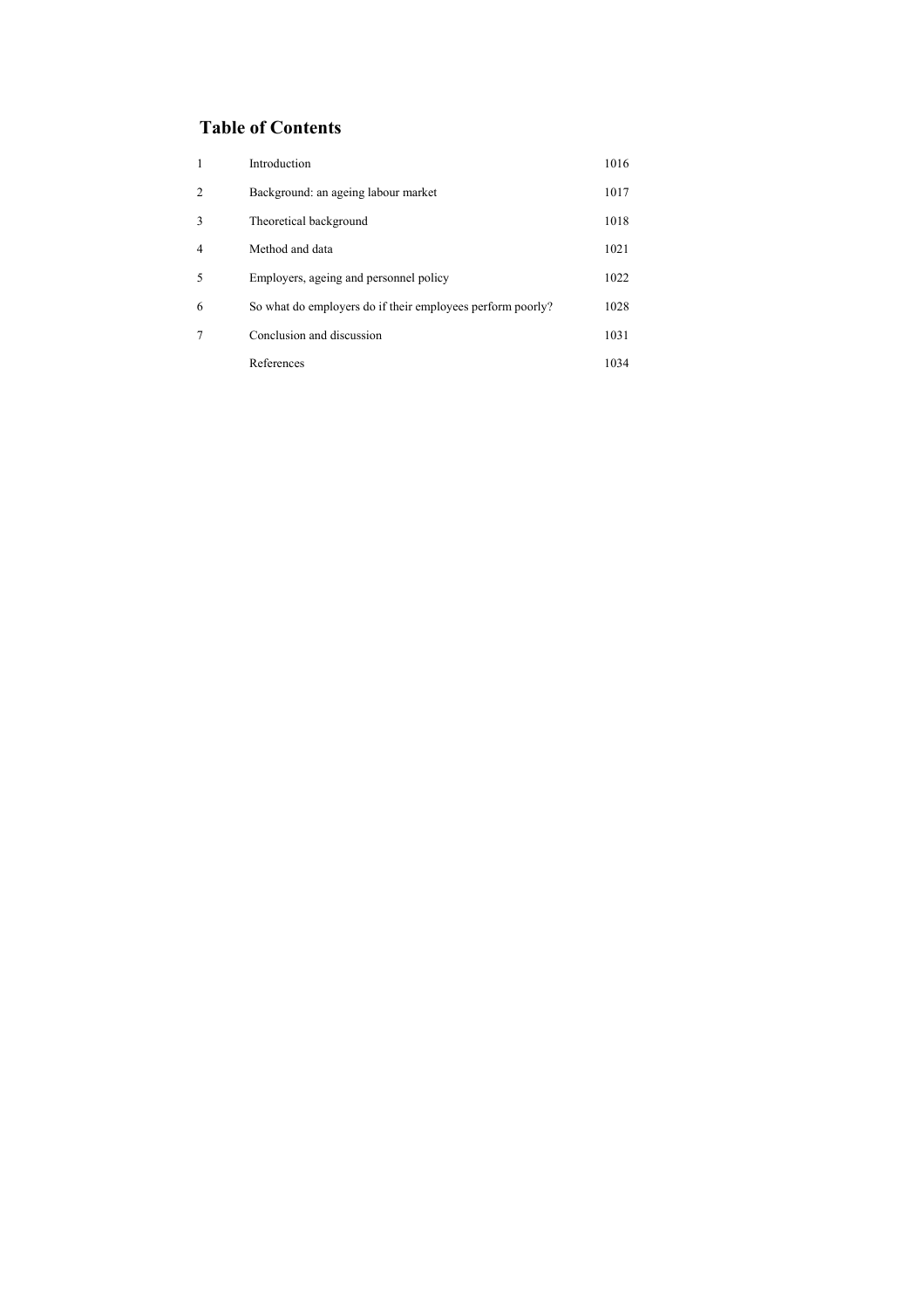## **How do employers cope with an ageing workforce? Views from employers and employees**

**Hendrik P. van Dalen<sup>1</sup> Kène Henkens2 Joop Schippers<sup>3</sup>** 

### **Abstract**

l

How age-conscious are human resource policies? Using a survey of Dutch employers, we examine how employers deal with the prospect of an ageing work force. We supplement our analysis with an additional survey of Dutch employees to compare human resource policies to practices. Results show that a small minority of employers are taking measures to enhance productivity (training programmes) or bring productivity in line with pay (demotion). Personnel policies tend to 'spare' older workers: giving them extra leave, early retirement, or generous employment protection: older workers who perform poorly are allowed to stay, whereas younger workers under similar conditions are dismissed.

<sup>&</sup>lt;sup>1</sup> Netherlands Interdisciplinary Demographic Institute (NIDI). P.O. Box 11650, NL-2502 AR The Hague, The Netherlands. E-mail: dalen@nidi.nl.

Tilburg University, Department of Economics.

<sup>&</sup>lt;sup>2</sup> Netherlands Interdisciplinary Demographic Institute (NIDI). E-mail: Henkens@nidi.nl.

Tilburg University, Department of Sociology.

<sup>&</sup>lt;sup>3</sup> University of Utrecht, Utrecht School of Economics, Janskerkhof 12, NL - 3511 BG Utrecht,

The Netherlands. E-mail: j.schippers@econ.uu.nl.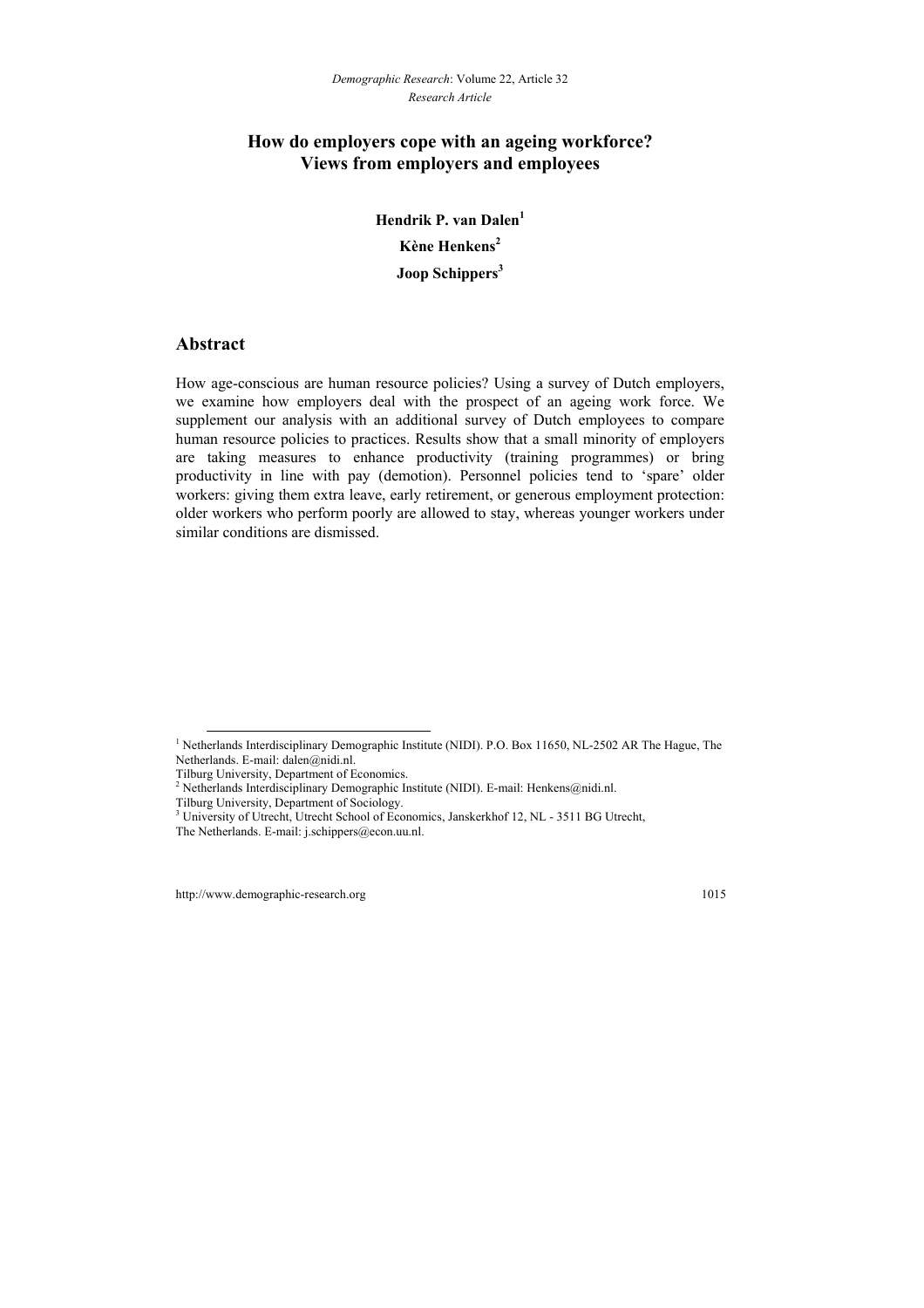### **1. Introduction**

Extending people's working life is seen as a key element in dampening or curtailing the rising costs associated with an ageing population. In the OECD countries, many initiatives are aimed at delaying retirement and supporting the labour force participation of older workers. At the government level, these initiatives vary from pension reforms that limit opportunities for an early exit from the workforce, to legislation against age discrimination and public campaigns to combat negative stereotyping in the workplace. At the organisational level, employers are urged to develop policies geared towards increasing the employability of older workers, for instance through life-long learning programs. However, government initiatives may not achieve their goals if proposals to extend the working life of older workers are not actively supported by employers. Vickerstaff, Cox and Keen (2003), state that any significant change in retirement behaviour will come primarily from changes in employer policies. Yet how employers go about dealing with an aging labour force remains unclear and thereby casts some serious doubts on the effectiveness of such policies in raising the labour force participation of older workers.

In this paper we examine how Dutch employers deal in practice with older workers. The Dutch labour market offers interesting case material. On the one hand, the Dutch government has implemented substantial reforms aimed at restricting early exit from the labour force by abolishing the fiscal facilities for the arrangement of early retirement (Euwals, De Mooij and Van Vuuren 2009). Moreover, successive government campaigns have been launched in the past decades to increase the retirement age to correspond with increases in life expectancy. By looking at human resource management within organisations, we are able to identify whether activating public policy measures are accompanied by activating personnel policies within organisations. In other words, do employers practice what the government preaches? In this study we distinguish between official Human Resource Management (HRM) policy, as set down in collective labour agreements between employers and employees, and informal policies, as reflected in the way in which employees are treated by employers as employees become less productive.

To answer the question as to the type of formal and informal policies that are prevalent in Dutch organisations, we collected data using multiple methods. First, we carried out a large-scale survey among employers in all sectors of the Dutch economy in 2005. Second, in addition to this employer survey we organised focus group meetings across the country with a total of 50 employers from all sectors of industry. In these meetings we discussed issues related to older workers' labour force participation and assessed the success and failure of existing policies. Third, to gain insight into more informal policies within organisations, we collected data from Dutch employees. In this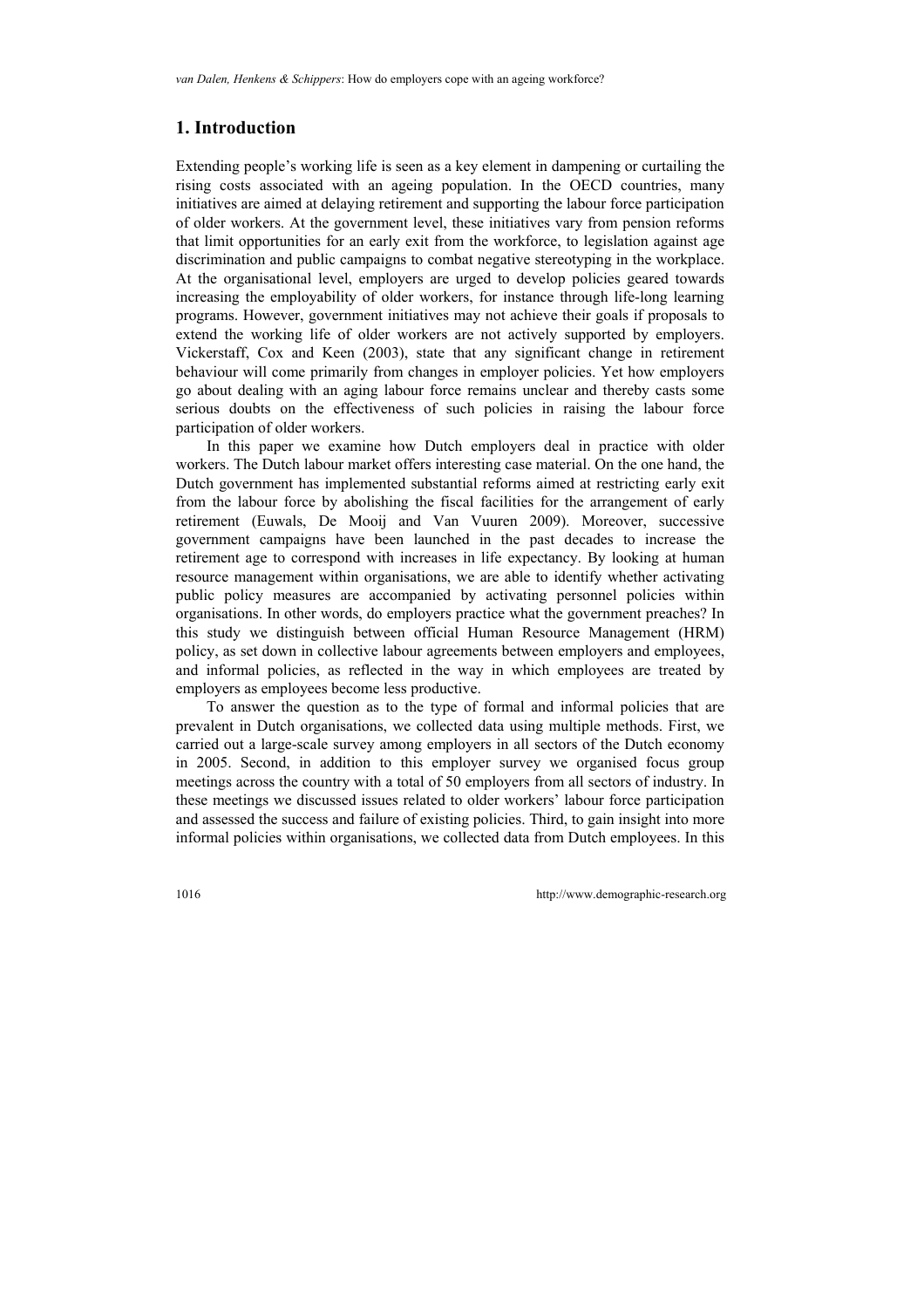survey we sought to identify employers' actual behaviour towards older and younger employees.

This paper is structured as follows: in the next section we address some key features of the ageing labour force in the Netherlands. In the subsequent section we expand on the theoretical background of the relationship between age, productivity and wages. The results are subsequently presented and we conclude with a summary of our main findings and a discussion.

#### **2. Background: an ageing labour market**

Figure 1 clearly shows the extent to which the labour market will age in the future. It presents the number of older workers as a percentage of the working age population from 1900 through 2050 according to the latest population projections of Statistics Netherlands (Statistics Netherlands 2006a). A number of conclusions can be drawn from the figure.

#### **Figure 1: Older working-age population (45-64) as a percentage of the total working age populaion (20-64), 1900-2050**



Source: Statistics Netherlands 2006a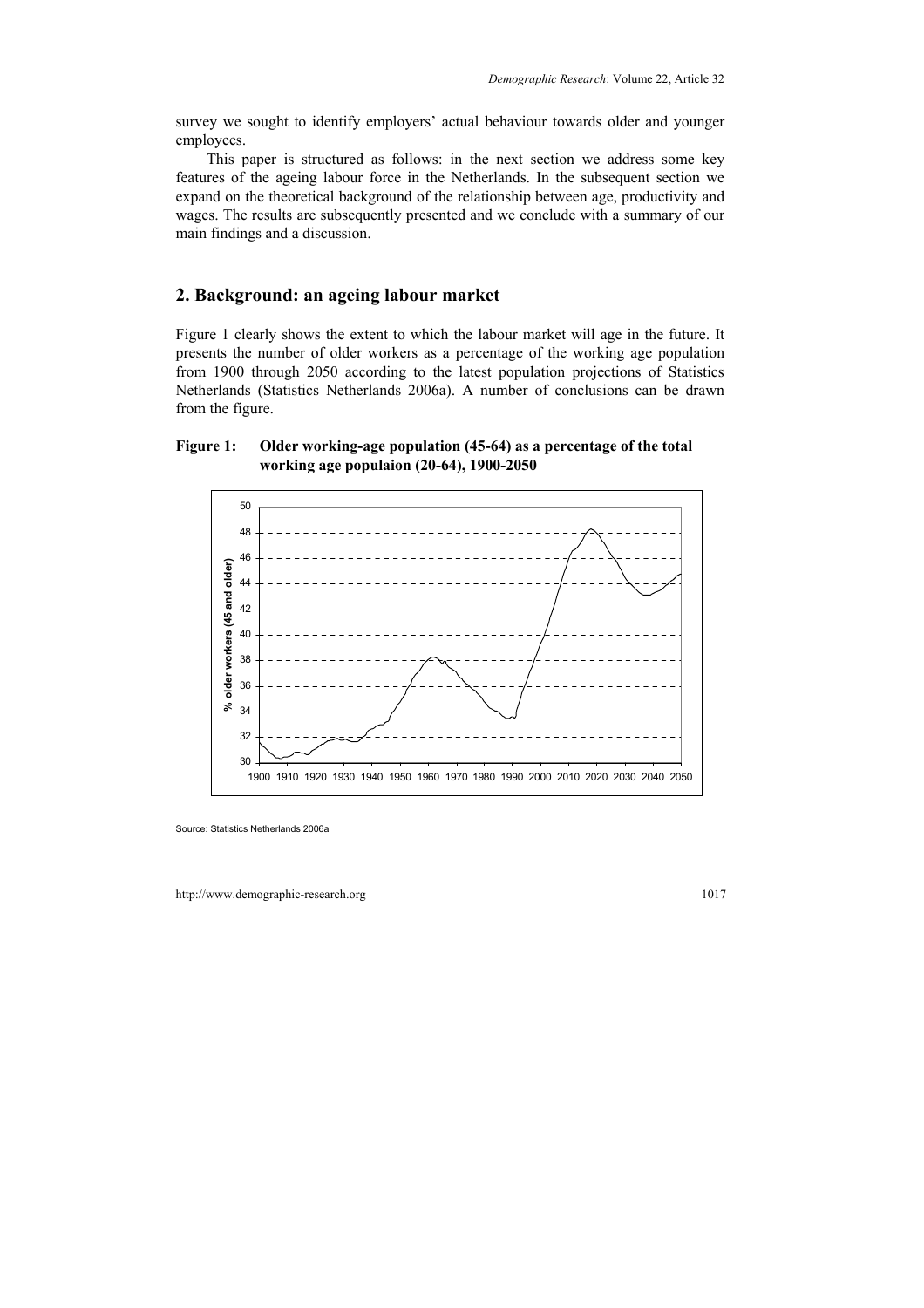A first observation is that an ageing labour force is not a unique phenomenon in the history of the Netherlands. A similar phenomenon was apparent in the 1950s, but the trend was abruptly halted as the post-war baby boomers flocked to the labour market. Note, however, that the magnitude and effect of the current and future ageing process differs substantially from that of the 1940s and 1950s. The process towards an ever-younger labour market, which started in the 1960s, came to an end in the early 1990s when the first baby boomers turned 45. The ageing of the labour market that has been occurring since the 1990s is set to continue through around 2010, when almost half the population of working age will be 45 years old or older. The finding that the average age structure of the working age population will decline after 2020 is the result of the large cohorts of post World War II baby boomers reaching the age of 65 and leaving the potential workforce. Figure 1 presents the long-term demographic outlook through the year 2050 for the Dutch labour market and this outlook suggests that employers will face a permanently older labour force.

### **3. Theoretical background**

The basic conundrum of firms dealing with an ageing work force is the wageproductivity gap. If the wages of older workers exceed their productivity, older workers represent a potential loss for firms. A starting point for examining the relationship between age and productivity is generally found in human capital theory (Becker 1962). In a nutshell, productivity is positively related to the human capital that an individual accumulates over his or her lifetime. Just like physical capital, human capital depreciates and in order to enlarge the human capital stock investments have to be made, either firm-specific or of a general nature. It is generally perceived that beyond a certain age investments slow down and as a consequence the human capital stock decreases and so does the average level of productivity of workers at the end or their career. The depreciation may be of biological nature or it may be economically based, when the old do not keep up with technological developments and knowledge of a certain vintage becomes less useful or outdated. The age at which the productivity slowdown sets in is hard to observe or generalise as human capital is a mixture of formal knowledge, generally accumulated at the start of a career, but also informal, tacit knowledge which accumulates with experience. Skirbekk (2008) provides a rich overview of how age impacts on the various physical and cognitive skills of workers.

The tacit assumption made in human capital theory is that wages and productivity are equal and move in line over the life course: if productivity increases, wages increase, and if productivity decreases, wages decrease. However, over time doubts accumulated about the relationship between age, wages and productivity (see Hutchens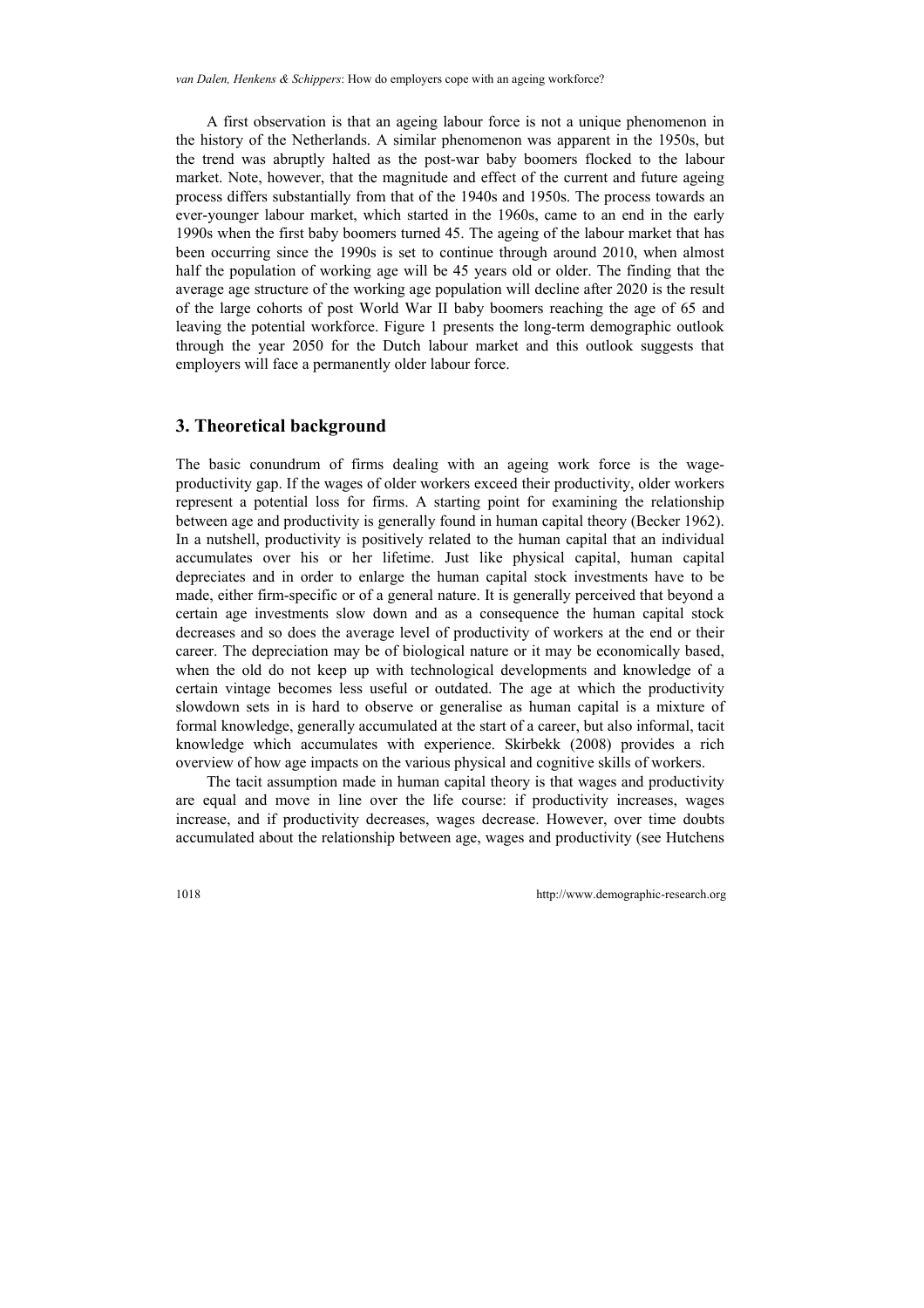1989). Thurow (1975) was one of the first to suggest that whilst wage income and productivity are related, they are not necessarily related at every single moment in a worker's career. He explained that employers have an understanding – an *implicit contract* – with their employees regarding the relationship between productivity and earnings during the course of their careers. This understanding, Thurow stated, is based on the seniority principle, such that during the first phase of workers' careers their earnings are *lower* than their productivity and during the second phase their earnings are *higher* than their productivity. He explained that the prospect of a gradual rise in income acts as an incentive for employees to continue working for that specific employer, where their investments yield the highest returns.

Lazear (1979) stressed that this implicit contract is bound to be unsustainable if workers work beyond the age at which the net present value of wages exceeds that of the productivity profile. Therefore, employers will either opt for mandatory retirement schedules or the use of private pension schemes which penalise continued employment beyond a certain age. The trouble with these types of implicit contracts is that the sustainability of the contract is negatively affected by the ageing of the population. Lazear (1990) later made this explicit in stating that population ageing challenges the financing of delayed payment contracts by firms. In the Netherlands seniority based wage systems are a common phenomenon, resulting in age-wage profiles across the lifecourse which are steeper than the age-productivity profile (Kalmijn and Alessie 2008; OECD 2006). Figures from the OECD suggest that this element in Dutch wage systems is stronger than in other European countries such as the UK. Work force ageing increases the incentives of firm owners to either decrease the wages of older workers or lay them off. An additional complication is that age-related fringe benefits (e.g., extra leave or exemptions from working overtime) further increase the labour costs of older workers. The central policy question for firms is how to deal with an ageing work force: Do firms invest in older workers, in order to increase productivity at higher ages? Or do firms aim to rebalance wages and productivity by means of demotion or laying off older workers?

A complication in designing these policies is that the productivity of workers is hard to measure and is often based on stereotypical views<sup>4</sup>. It is well documented in the literature that many stereotypes prevail among employers regarding the productivity of

l

<span id="page-6-0"></span><sup>4</sup> Empirical analysis of Dutch individual firm data by Gelderblom, De Koning and Kroes (2005) shows that productivity by the age composition of the firm follows an inverted U-s[hap](#page-6-0)e, where the productivity reaches a maximum for the age category between 50-54 years of age. However, work by Gelderblom, De Koning and Kroes is based on a cross-section of firms and later evidence for matched worker-firm data from Dutch manufacturing firms by Van Ours and Stoeldraijer (2010) shows that the productivity does not decline by age. By taking account of time-invariant productivity differences between firms and accounting for potential endogeneity of productivity they find little evidence of an age-related pay-productivity gap.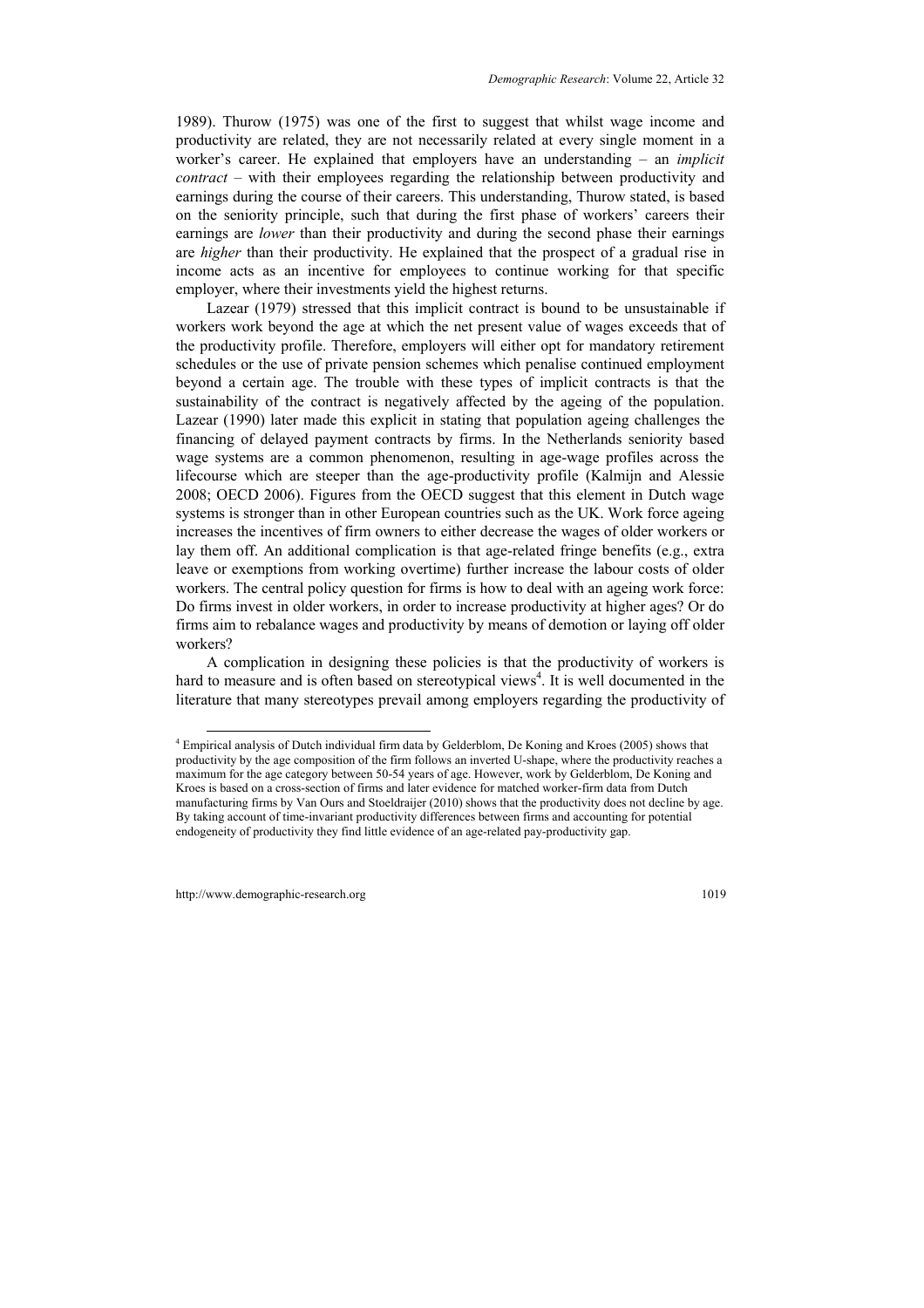older workers (Chiu et al. 2001; Finkelstein, Burke and Raju 1995; Hassell and Perrewe 1995; Henkens 2005; Lee and Clemons 1985; Loretto, Duncan and White 2000; Remery et al. 2003; Taylor and Walker 1998).

A recent study by van Dalen, Henkens and Schippers (2010) revealed that two dimensions were found to underlie perceptions of productivity: stereotypes about hard qualities and stereotypes about soft qualities. Hard qualities refer to qualities such as flexibility, physical and mental capacity, the willingness to learn and new technology skills. Soft qualities refer to qualities such as commitment to the organization, reliability and social skills. The comparative advantage of the older worker (50 years and older) lies primarily in their soft skills, whereas the comparative advantage of younger workers lies primarily in their hard abilities. However, the weights attached to the hard and soft qualities of productivity differ substantially. Hard qualities carry a much greater weight in the evaluation of worker productivity than soft qualities. This is true for the evaluation of the productivity of older and younger workers, alike.

Age-related stereotypes may be partially accurate, or at least accurate of the local reality to which the perceiver is exposed (Judd and Park 1993). Stereotypes may, however, also lead to the social exclusion of older workers, not only because employers may judge employees on the basis of average and inaccurate representations, but also because stereotypes may lead to self-fulfilling prophecies, when those who are subject to negative stereotypes behave according to those stereotypes (Hilton and Von Hippel, 1996). Negative age-related stereotypes among employers may influence employers' policies toward older workers. Chiu et al. (2001) showed that the more respondents perceive older workers as being able to adapt to change, the more favorable their views are on training of older workers. Henkens (2005) showed that negative stereotypes toward older workers stimulated managers' support for early retirement.

This short overview of the theory on the relationship between age and productivity brings a number of issues to the foreground. The first and most important question is how employers perceive the consequences of an ageing work force, and to what extent do employers expect that an ageing work force increases the gap between pay and productivity. The second issue deals with extent to which employers' actions are geared toward tackling the economic consequences of an aging work force. Do they opt for additional training, or do they consider the option of demotion of older workers so as to bring pay and productivity into line for incumbent workers? Or perhaps managers accept the divergence between pay and productivity and remove workers once they become a liability to the firm's profit?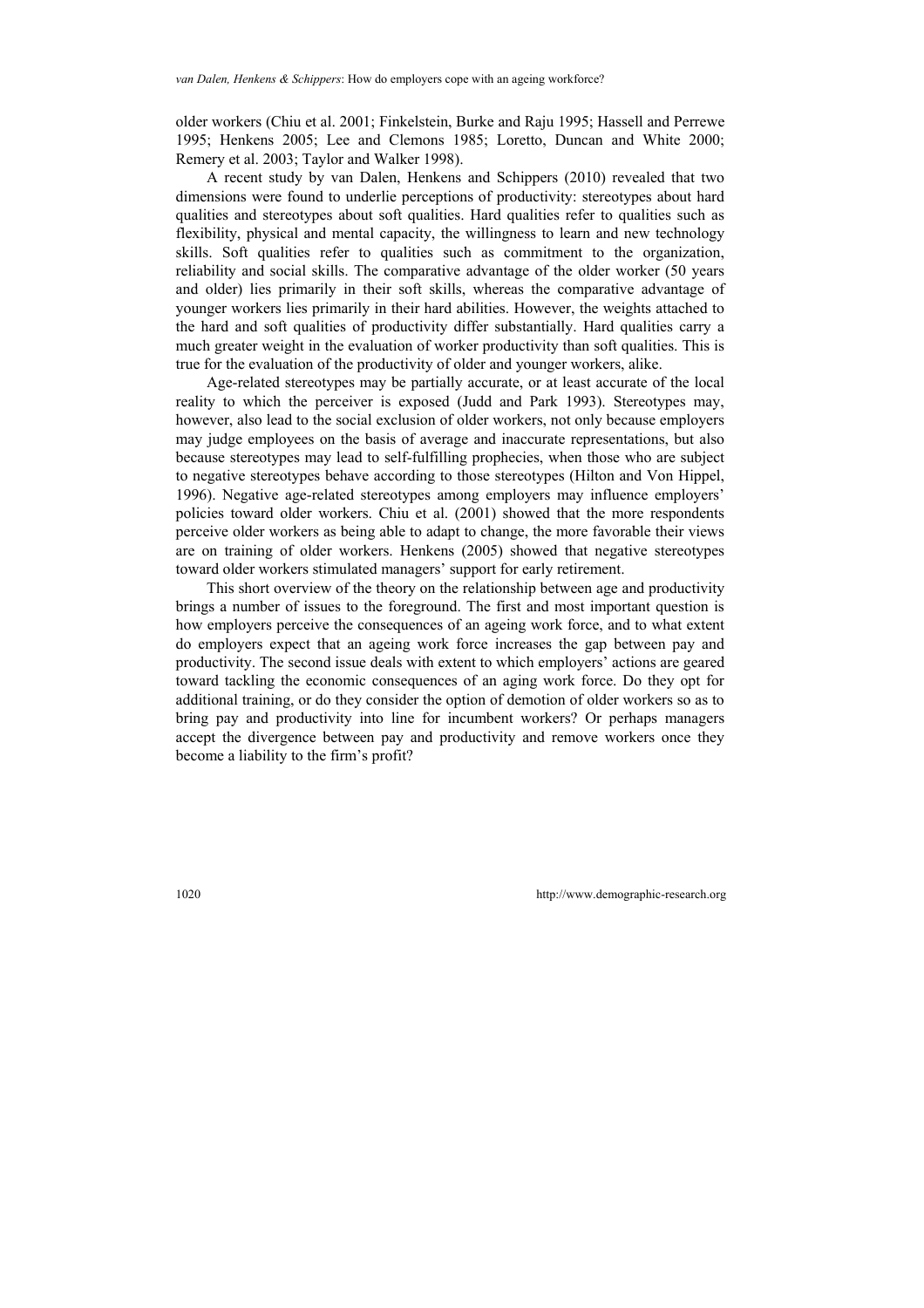### **4. Method and data**

This study used three data sources to answer the research questions. First, we carried out a survey among Dutch employers. A random sample of companies in the Netherlands was drawn from the trade register of the Chamber of Commerce. To include enough large organisations the sample was stratified by size band: companies with 100 or more employees were oversampled. The sample of private companies consisted of 3,377 companies with at least 10 employees. The sector breakdown of the trade register followed the NACE, the classification of economic activities developed by the European Union. Because few public health sector organizations are included in the Chamber of Commerce register, these organisations were selected from different sources. All 462 Dutch municipalities (registration May 2005) were included in the sample, together with 78 general hospitals registered in the digital version of Pyttersen's Almanak (registration May 2005). In addition, all 13 ministries of the national government in The Hague were included. The total sample is comprised of 3,930 organizations with at least 10 employees. Total response rate was 15.2 percent (n=597), comparable to the response rate of other employer surveys. Response rates for surveys in Europe and the United States tend not to exceed 20 to 30 percent (see for example Brewster et al*.,* 1994; Kalleberg et al., 1996). Respondents were addressed in the questionnaire as employer.

Questionnaires were completed by a board member/managing director (15 percent), the owner (13 percent), plant manager (8 percent), head of human resources department (38 percent), member of the human resource department (17%) and other (9%). Of the 597 respondents, 56% were males and 44% were females. They varied in age between 19 and 69 years, with a mean age of 43 years (SD= 9.6); one third (28%) of the respondents were 50 years or older. The types of industrial sectors varied from the manufacturing/construction sector (25%), and the service sector (banking, transport, insurance, trade, hotels and restaurants) (40%) to the public sector (35%).

In addition to the survey among employers, we organised four focus group meetings with Dutch employers in 2007. A total of 50 employers participated in these meetings. The employers participating in the focus groups were recruited from among the respondents of the quantitative employers' survey. In the survey employers could indicate whether they were willing to discuss issues presented in the questionnaire in more detail. Focus group meetings offer participants the opportunity to discuss in more detail factors and motives underlying their survey responses. Surveys do not offer this possibility. The value of organising focus group meetings in addition to other research methods lies in the information generated during interactions between the participants. Employers are more inclined to speak their mind and to put each other through the mill in a setting in which they are able to discuss matters face-to-face. Thereby, it was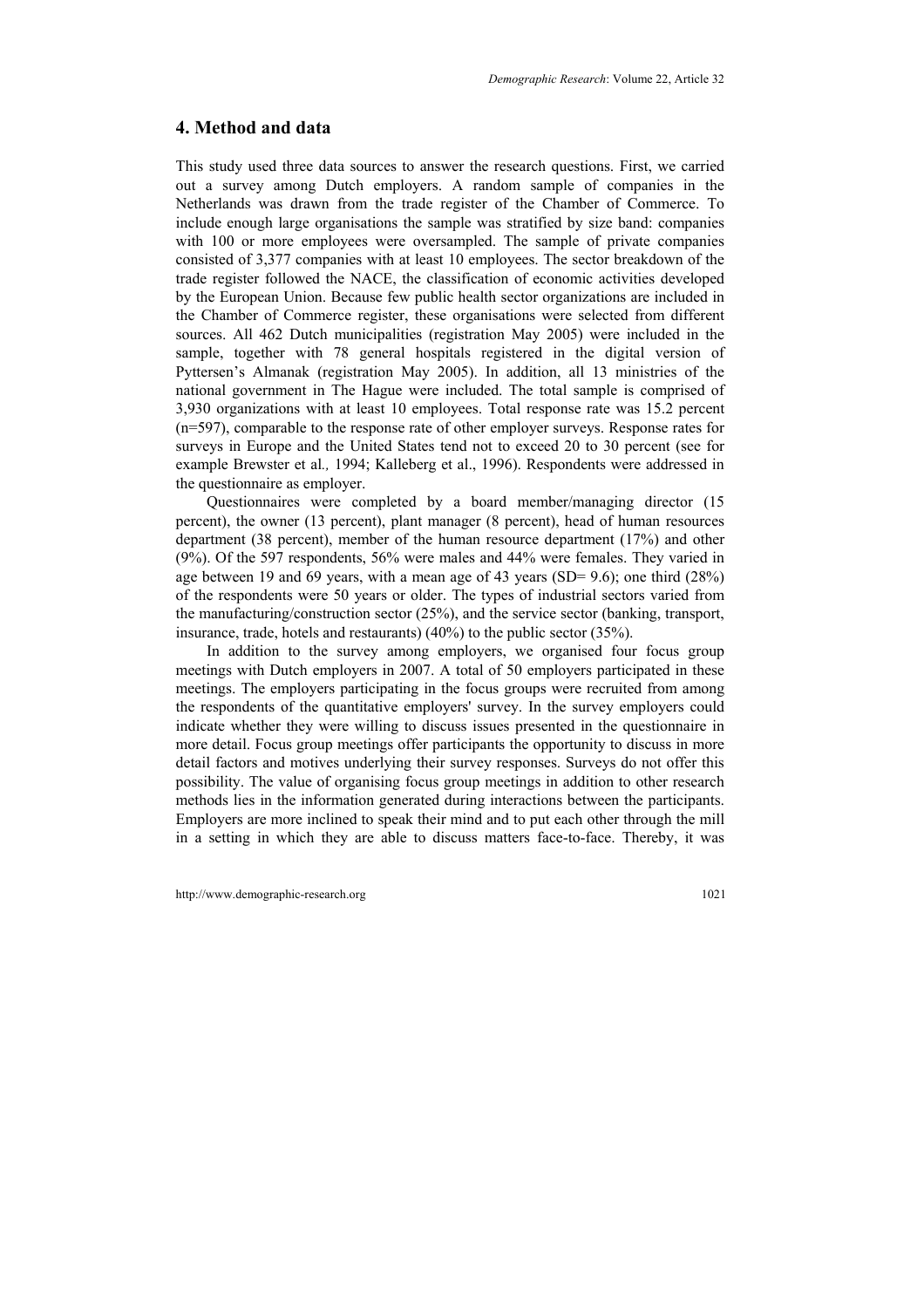important for the meetings to be facilitated by trained discussion leaders. In this study we opted to hold the focus group meetings across the country in view of the differences in the local labour market situations. The population in some regions in the Netherlands has aged more than in others.

Finally, we carried out a survey among Dutch employees in 2007. Data were collected by the CentERdata Institute of Tilburg University, which maintains a representative Internet-based panel of two thousand households in the Netherlands. The response rate for our survey was 70 percent of the panel participants. All Dutch respondents between 20 and 60 years of age were included in the analysis. Furthermore, we only included workers who were defined as employees according to the definition proposed by the Labor Force Survey of Statistics Netherlands (Statistics Netherlands 2006b). The final employee data set included 896 observations. That does not include, self-employed, owners of companies, and those working in family businesses. We did not have information on whether the employee had a supervisory position in their organisation. However, the respondents were addressed in the questionnaire as employee. Furthermore, the sample was restricted to employees in the prime working age range between 20 and 65 years. The age of 65 is the statutory retirement age in the Netherlands at which one is eligible for a public pension. In most sectors of industry retirement from the labour force is mandatory at this age. Of the 896 employees, 58% were males and  $42\%$  were females. The mean age was  $43$  (SD= 10.2); one third (30%) of the employees were 50 years or older. The types of industrial sectors varied from the manufacturing/construction sector (23%), and the service sector (banking, transport, insurance, trade, hotels and restaurants) (33%) to the public sector (45%). To rule out the possibility of two or more respondents from the same household and their reciprocal influence in stating preferences, we included only one member per household - either the head of household or the head of household's partner.

### **5. Employers, ageing and personnel policy**

When interpreting employers' personnel policies for older workers we first need to gain insight into their views about the implications of an ageing workforce. Table 1 sets out how employers see the relationship between age, productivity and labour costs.

The table shows that an increase in the average age of the workforce is strongly associated with rising labour costs (21 percent said this was very likely and 55 percent considered this to be likely). A far smaller percentage of employers expected a rise in productivity. No more than seven percent felt this was likely, or very likely, and more than half considered this to be unlikely or highly unlikely. We examined whether these subjective assessments of the expected implications differed according to the age of the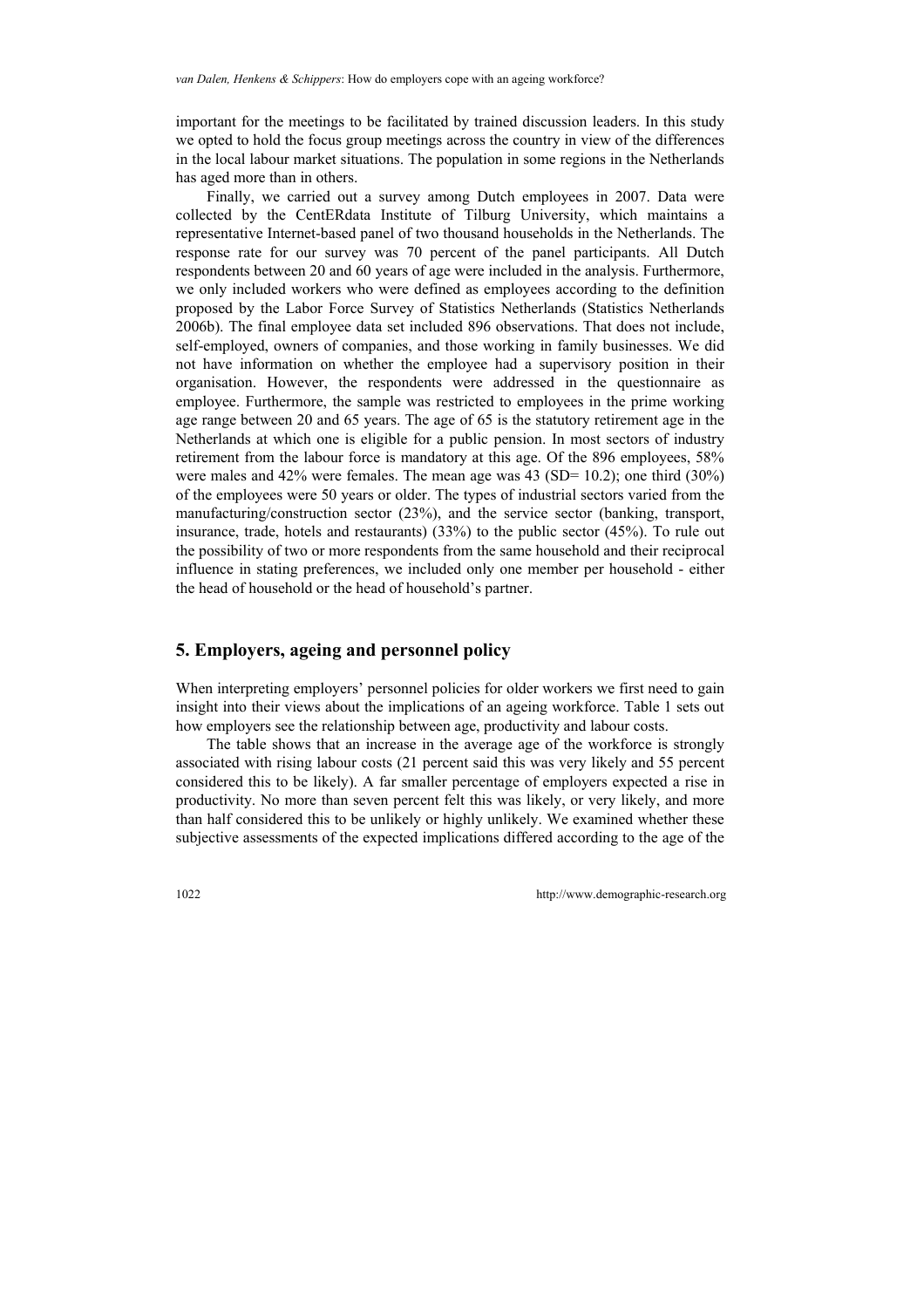respondents. This test revealed that there are no significant differences between young and old respondents regarding the perception of the ageing-productivity relationship. However, older respondents are somewhat less likely (correlation  $r = 0.09$ ;  $p < 0.05$ ) to expect an increase in labour costs as a result of an ageing workforce.

| Table 1: | Expected implications of a substantial increase in the average age of |
|----------|-----------------------------------------------------------------------|
|          | the workforce for the organisation, according to employers            |
|          | (percentages: $N=597$ )                                               |
|          |                                                                       |

|                 | Increase in labour costs | Rising productivity |
|-----------------|--------------------------|---------------------|
| Highly unlikely |                          |                     |
| Unlikely        | 5                        | 41                  |
| Neutral         | 17                       | 42                  |
| Likely          | 55                       | 6                   |
| Very likely     | 21                       |                     |
| Total           | 100                      | 100                 |

Source: Employer Survey NIDI-UU (2005).

An important question is what implications these employers' perceptions have for organisational policies. Are the policies focused on bringing the costs and benefits of older workers into equilibrium, and what measures are implemented to reach this new balance? To examine these questions, we look into policies set down in collective labour agreements, as well as policies developed by individual organisations. The survey results will be placed in perspective by relating them to the insights gained during the focus group meetings.

The employers were presented with a list of measures and asked to indicate whether their organisation was implementing these measures, or was considering doing so. The list was based on earlier research into age-conscious personnel policies (Remery et al., 2003). Table 2 presents the results.

The most widely implemented measures were those aimed at accommodating older staff. Additional leave/increased holiday entitlement for older staff was the most common (56 percent). Ergonomic measures were also widely implemented by no less than 49 percent of employers, as were measures such as part-time early retirement or part-time pre-pension (46 percent). Flexible working hours (implemented by 27 percent of all employers) can also be considered part of the spectre of measures to accommodate the needs of older workers. Measures such as introducing age limits for irregular work, exemption from working overtime for older workers, and reducing the workload for older staff were slightly less common, but were nevertheless implemented by about a third of employers. The possibility of prolonged career interruptions for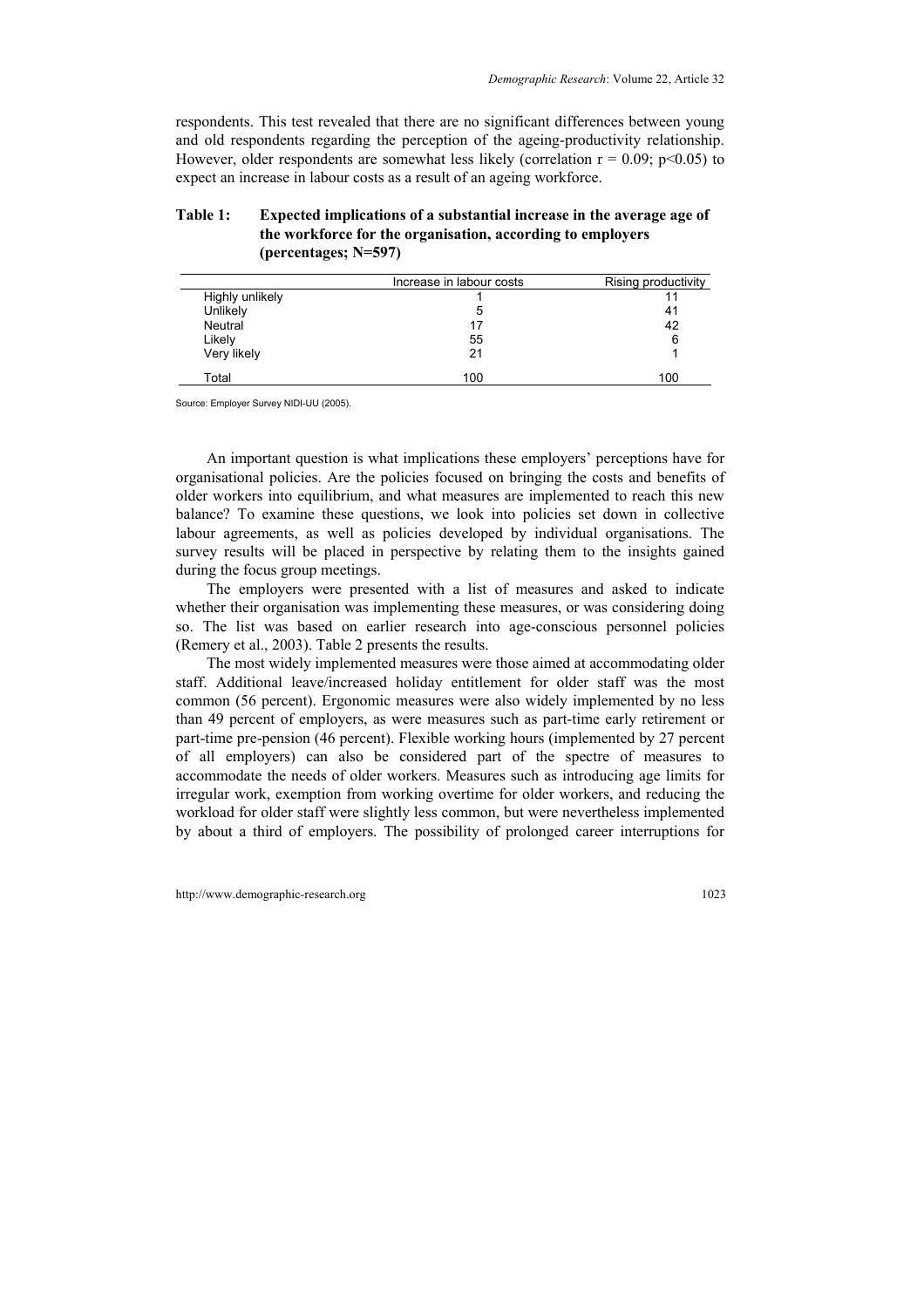older workers was mentioned less frequently. The number of organisations offering a proactive policy for older workers, such as training programmes for older staff, was surprisingly low. Measures aimed at reviewing older workers' productivity and remuneration, ultimately reducing them to a lower rank and a loss of salary, commonly known as demotion, were also found to be almost absent – present at no more than seven percent of organizations. Two kinds of measures were related to the potential benefits of older workers. One third of all employers use older workers as coaches or mentors for younger workers. And more than half of the employers (52 percent) are considering doing so. However, several participants of the focus group meetings reported that their organisation lacks sufficient jobs where older workers can act as coaches. Working in age-diverse teams was implemented by one quarter of the organisations. Of course, this does not necessarily imply the absence of such teams at other firms, but the other organisations do not actively promote this as a measure aimed at older staff. All in all, organisations do their best to accommodate the needs of their older workers, but they are not very active in increasing older workers' productivity. Moreover, they are not inclined to look for the potential benefits of older workers' experience.

| Measure                                  | Is currently | Will be    | Will not be |
|------------------------------------------|--------------|------------|-------------|
|                                          | applied      | considered | considered  |
| Additional leave                         | 56           | 27         | 17          |
| Ergonomic measures                       | 49           | 38         | 13          |
| Part-time retirement                     | 46           | 29         | 25          |
| Using older workers for coaching         | 33           | 52         | 15          |
| Reducing workload                        | 32           | 51         | 16          |
| Age limits for irregular working hours / | 30           | 26         | 44          |
| shift work                               |              |            |             |
| Exemption from working overtime          | 28           | 33         | 38          |
| Flexible working hours                   | 27           | 41         | 32          |
| Performance assessments aimed at         | 26           | 56         | 18          |
| career termination                       |              |            |             |
| Working in mixed-age teams               | 25           | 45         | 30          |
| Training programmes                      | 13           | 46         | 40          |
| Career interruptions                     | 9            | 33         | 58          |
| Demotion                                 | 6            | 41         | 53          |

**Table 2: Policies applied by employers for older staff (%; n = 597)** 

Source: Employer Survey NIDI-UU (2005)

In order to determine which organizational characteristics are linked to different age-conscious personnel policies, a multivariate analysis was carried out for three policy measures. The three policy measures examined were: (a) reducing older workers'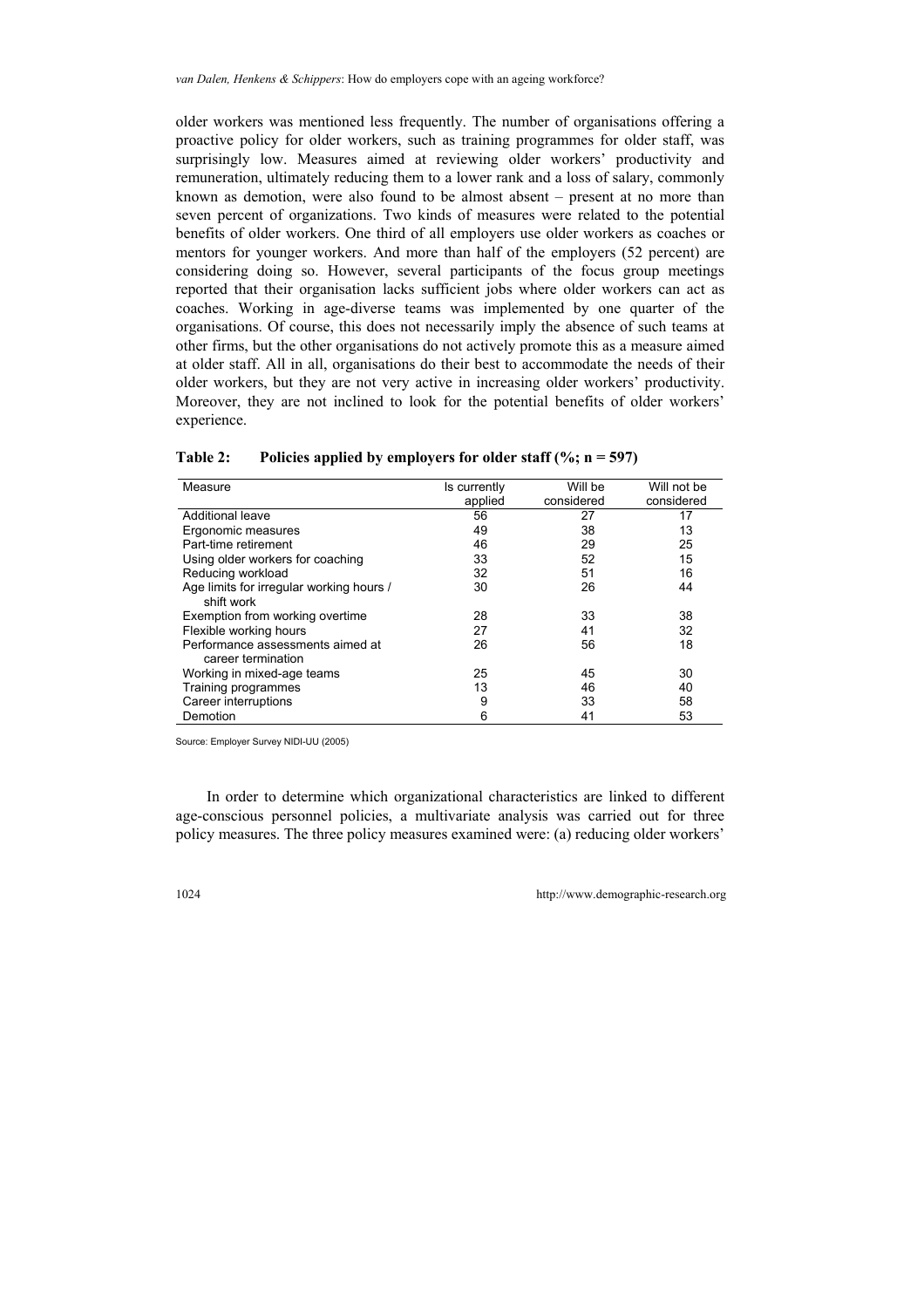workload; (b) demotion; and (c) implementation of special training programmes. These three policies differ in their emphasis on either: (a) reducing workload, (b) reducing labour costs, or (c) increasing productivity. The last two measures are designed to close the gap between wage and productivity and are often mentioned by policy makers as a potential solution to the conundrum of an ageing work force. However, the enthusiasm among employers and employees is considerably less than the enthusiasm with which policy makers embrace these measures. In Table 3 these policy measures have been linked to the size of organisation, the sector in which the organisation operates, and the composition of the workforce by education, age and sex.

#### **Table 3: Results of multivariate logit analysis to explain organisational human resource policies (0 = not implemented; 1= implemented as a policy measure)**

|                              | Reducing older    |         | Demotion of older |         | Training programme |         |
|------------------------------|-------------------|---------|-------------------|---------|--------------------|---------|
|                              | workers' workload |         | workers           |         | for older workers  |         |
|                              | Coefficient       | t-value | Coefficient       | t-value | Coefficient        | t-value |
| Manufacturing/construction   |                   |         |                   |         |                    |         |
| (reference category)         |                   |         |                   |         |                    |         |
| Service industry             | $-0.20$           | $-0.76$ | $-0.07$           | $-0.13$ | 0.48               | 1.22    |
| Public sector                | 0.57              | 1.69    | $-0.08$           | $-0.11$ | 0.49               | 1.03    |
| Size of organisation         | $0.41*$           | 3.02    | $0.63*$           | 2.37    | $0.54*$            | 2.91    |
| Percentage 50-plus           | $0.14*$           | 1.96    | 0.40              | 0.27    | 0.44               | 0.42    |
| Percentage higher educated   | 0.22              | 0.57    | $144*$            | 2.20    | 0.77               | 1.56    |
| Percentage women             | 0.64              | 1.13    | 0.32              | 0.30    | 0.89               | 1.15    |
| Percentage part-time workers | $-1.39*$          | $-2.55$ | 0.05              | 0.05    | $-1.20$            | 1.62    |
| Constant                     | $-1.80**$         | $-4.99$ | $-4.68**$         | $-5.84$ | $-3.60**$          | $-6.58$ |
| Pseudo $R^2$                 | 0.06              |         | 0.05              |         | 0.04               |         |
| $N =$                        | 597               |         | 597               |         | 597                |         |

\* significant p<0.05; \*\* significant p<0.01

Source: Employer Survey NIDI-UU (2005)

The table shows that the existence of a policy for older workers is primarily related to the size of the organisation. The bigger the organisation, the greater its ability to absorb and the more alternative (demoted) positions there are likely to be for their older workers. Big organisations also likely have more possibilities to 'spare' older workers in the execution of certain duties. Small organisations tend to assign specific know-how or duties to one or only a few employees, which reduces these organisations' ability to rearrange duties. It is more difficult for small organisations to accommodate older workers. While reducing older workers' workload is more common in aged organisations, the likelihood of implementing a policy that allows for demotion is greater in organisations with a relatively large number of highly educated employees.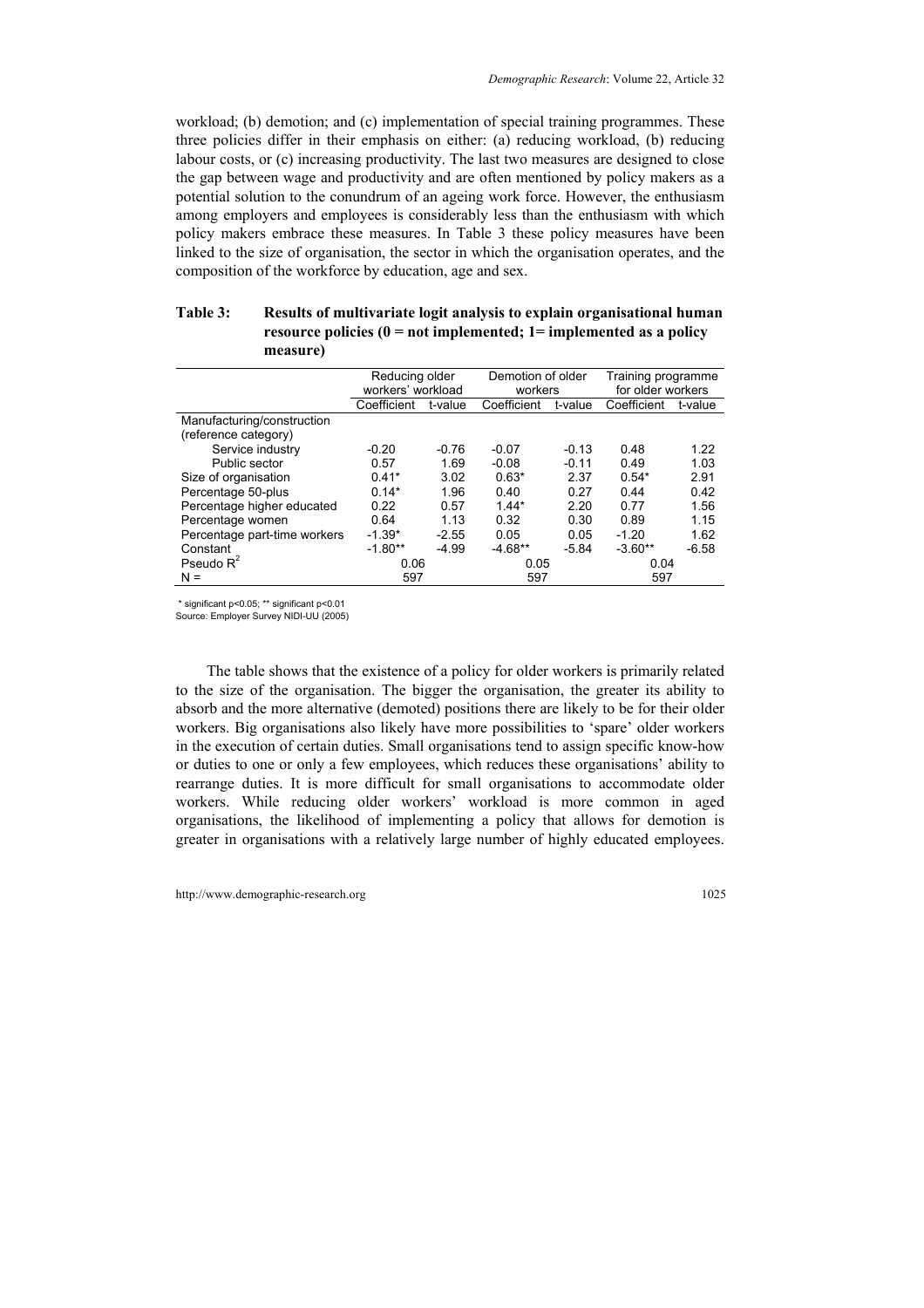There is an inherent logic to this: most participants in the focus group meetings felt that demotion was an unsuitable instrument for lesser-educated employees in direct productive jobs given that lower-educated employees form the lowest level in an organisation's job structure already.

The discussion with and between employers in the focus groups showed that demotion is a sensitive issue. Many employers feel that demotion should, in theory, be possible yet actual practice proves otherwise. Employers point out first of all that employees are little inclined to take a step back. And those employees who *are* prepared to take a step down in terms of their position and duties tend not to be willing to do so in terms of their employment conditions. The implications for their pensions and pension accrual is a particularly sensitive case in point, say employers. Many employees still mistakenly think in terms of a final pay pension system, where pensions are based on the last-earned salary. That said, employees' limited willingness to take a step back financially tends to be fairly well understood by employers: "You can hardly expect a man of sixty with an 18-year-old and a 21-year-old child at university and a large mortgage on his home to take a step down". And various employers indicated that if they *do* actually demote older workers they do so by temporarily freezing their salaries "until the employee ends up in a lower pay scale after having missed out on a number of wage increases". Alternatively, an employer points out that highly educated and well-paid employees often like to hold onto their status and therefore "don't want to take a step down to a lower position" despite their greater financial leeway. Moreover, some employers fear that demotion of former managers may result in unclear hierarchical relations within the organisation. A number of employers argue that demotion should be stripped of its double negative connotation: back and lower. These same employers do not know, however, how this negative connotation could be avoided.

With respect to their company's training policies, employers said that on the whole, older workers are little inclined to engage in additional training and development. Others pointed out that older workers are not particularly keen to reveal their shortcomings in training sessions with young colleagues. Some employers, however, commented that there were other, successful routes along which older workers could acquire new knowledge, skills and competencies, such as through traineeships or temporary secondment to another location or company in the same sector of industry. There appeared to be general consensus that given the huge variation in life courses and life experience, updating the knowledge of older workers requires a tailor-made approach and that mapping out the best route to achieving this should also be customised.

During the focus group meetings many employers indicated that they were not happy with the policy of sparing older workers based on the oft-cited principle that,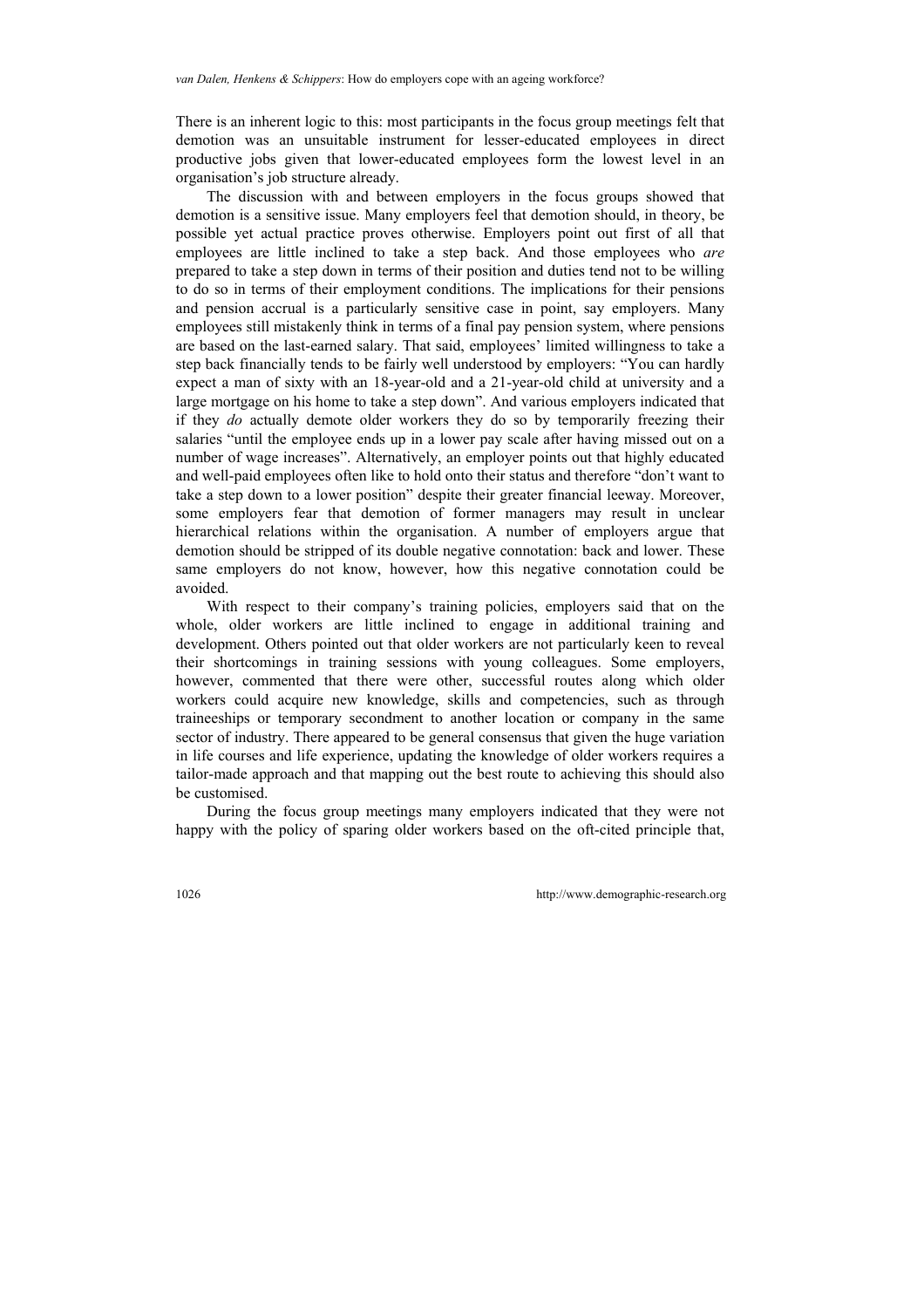"Because you are old, you don't have to do that anymore". The participants almost unanimously agreed, however, that an accommodating policy was appropriate in cases where it was really necessary to spare older workers, for example because their work was too physically taxing. A number of employers were very displeased with dynamic employees in their fifties who no longer wish to work overtime or night shifts on the basis of their age alone, or who are no longer allowed to do so under their collective employment agreement. As a result, "this kind of work always needs to be done by younger employees for whom this is also a great burden", said a personnel manager in the health sector.

Another disadvantage of such accommodations are the costs involved. In addition to the drawbacks of an overly generous package of accommodating measures formulated by the employers themselves, they also pointed out – as shown by the answers to one of the survey questions – that they sensed some dissatisfaction among their staff. Twenty percent of the employers agreed with the statement 'Special measures for older workers make younger employees envious". Table 4 shows that criticism of measures that spare older workers came mainly from young employees in small companies. However, it is striking to see that far more employers disagree or are neutral with respect to this statement, especially in larger firms. Approximately half of all employers (of organisations with 50 or more employees) disagree with the statement. In short, employers believe that sparing older workers is the right thing to do. Note furthermore, that there are no statistically significant differences between the answers of older and younger employers.

|                          | <b>Statement: Special measures for older workers</b> | make younger employees envious |       |
|--------------------------|------------------------------------------------------|--------------------------------|-------|
| Size of the organisation | <b>Disagree</b>                                      | <b>Neutral</b>                 | Agree |
|                          | <b>Percentages</b>                                   |                                |       |
| Less than 50 employees   | 39                                                   | 35                             | 26    |
| 50-200 employees         | 51                                                   | 30                             | 19    |
| More than 200 employees  | 49                                                   | 36                             | 15    |
| Total                    | 47                                                   | 33                             | 20    |

| Table 4: | Support for special policy measures for older workers |  |
|----------|-------------------------------------------------------|--|
|          |                                                       |  |

Source: Employer Survey NIDI-UU (2005)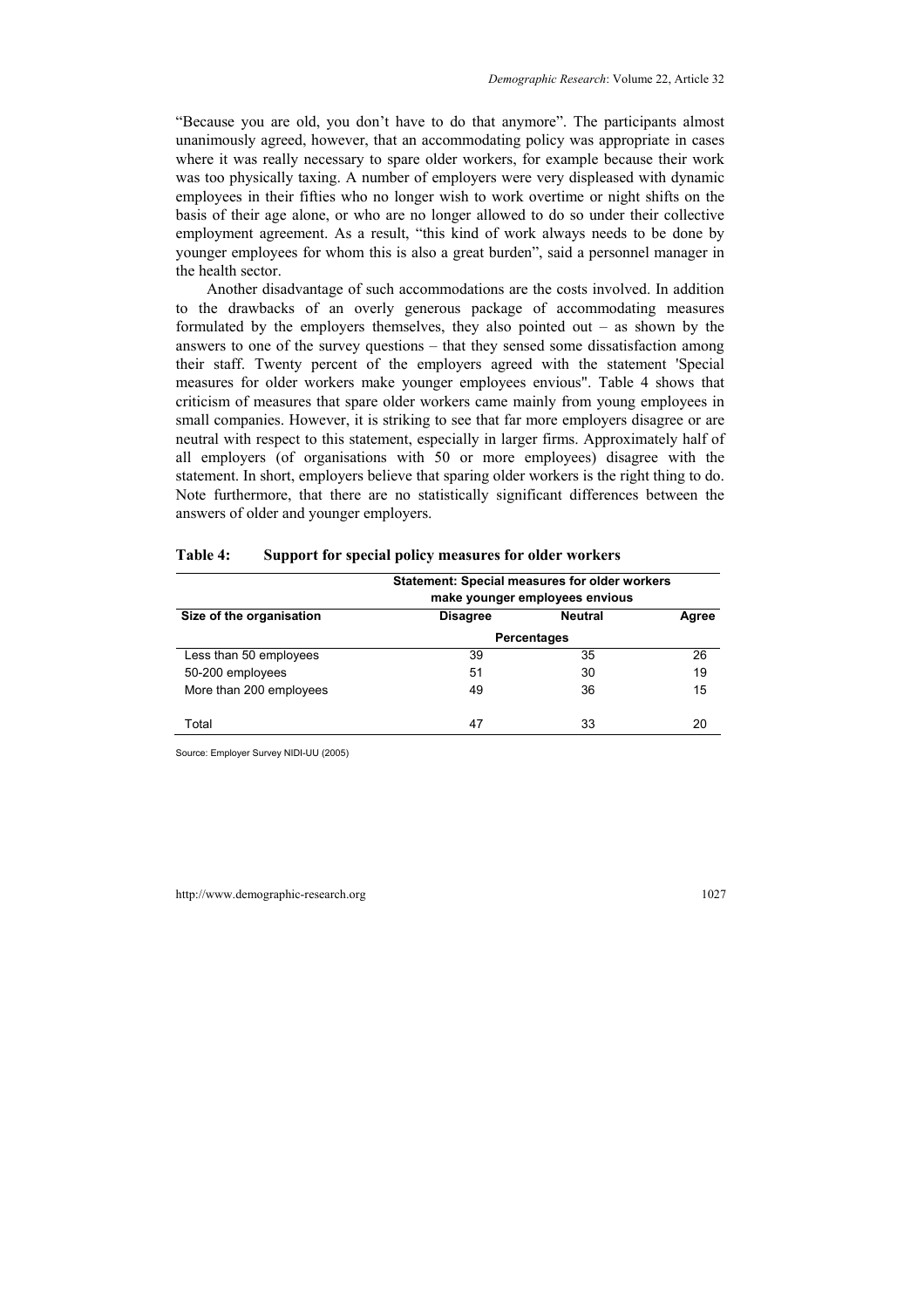### **6. So what do employers do if their employees perform poorly?**

Both the survey and the focus group meetings with employers showed that they set great store in optimally employing their staff. In order to see how employers actually behave one has to think of a counterfactual situation that offers insights into how an age conscious policy really works out. Most organisations reported having older employees who fail to perform adequately and for whom traditional policy measures do not work. How do employers then deal in practice with those older workers, and more importantly, how are the actions of the employer received by employees, both young and old? As noted above, employers see no fault in giving older workers a break when they are not functioning well. Poor performance is not necessarily related to age, but the way in which organisations respond to poor performance may well differ depending on whether the employee is young or old. Usually poor performance is much more costly in case of older workers, who have climbed the job ladder and are at the end of their career, than in case of younger workers, who are still at the beginning of their career. Underperformance of older workers may also be related to the Peter Principle, or as the originators of the principle, Peter and Hull (1969) state: "In a hierarchy every employee tends to rise to his level of incompetence". In other words, workers are promoted until they reach the job level that is just beyond their capacities. Workers who are good in one job are not necessarily good in the job into which they are promoted. As a result, individuals may appear incompetent in the job in which the settle.<sup>5</sup>

To get insight into the personnel policy actions of employers, we asked employees about the way in which employers deal with employees whose performance is under par. The reason we asked employees and not employers about these policy responses is that employers might be inclined to give a biased picture of org[an](#page-15-0)izational behaviour toward underperformance. In order to gain more insight into everyday practice, employees were asked the following question: "Every organisation has employees who perform above average and others who perform below. How does your own organisation treat employees over age 50 whose performance is not up to par?" We presented six policy responses toward underperformance: workers are (1) "Tolerated to stay (and function under par)", (2) "Retrained", (3) "Demoted", (4) "Dismissed", (5) "Put in an isolated position", or (6) "Promoted out of sight". Then the employees were asked: "To what extent do you find this a satisfactory solution?" Both questions were

l

<span id="page-15-0"></span><sup>&</sup>lt;sup>5</sup> Lazear (2004) argues however that the difficulty in observing (in)competence is that part of the observation is based on lasting ability, but part is based on transitory components that may reflect measurement difficulties. As a result, there is regression to the mean, creating a "Peter Principle" effect (Lazear, 2004) Workers who are promoted do not appear to be as able as they were before the promotion.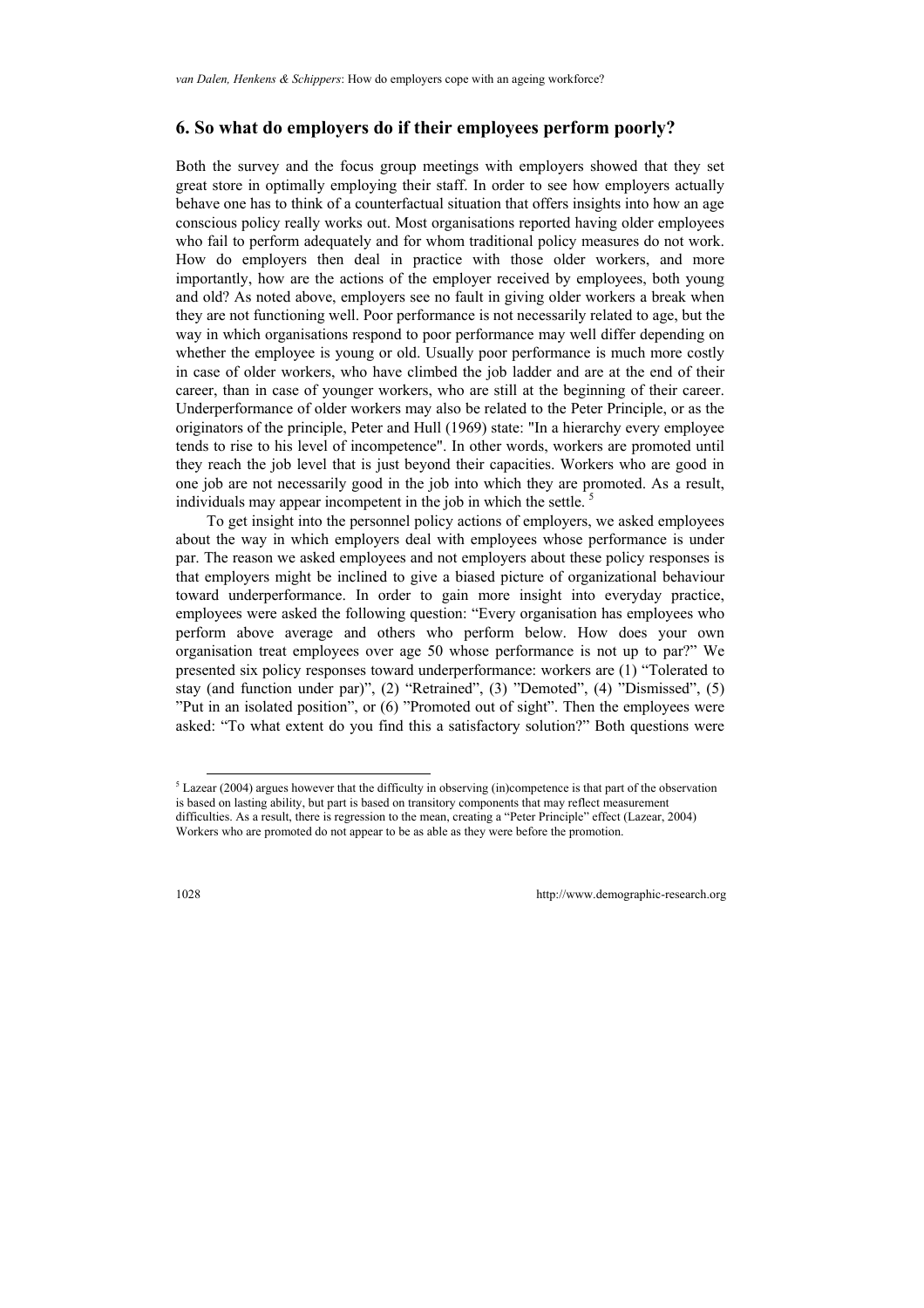also asked for staff aged 35 or under (denoted as younger workers). The answers are presented in Figures 2 and 3.





Source: NIDI Employee Survey, March 2007.

The results show that whereas tolerating the underperformance of older workers is the dominant strategy among employers (53 percent of the employees state that this happens with underperforming older workers), younger workers who underperform tend to be dismissed. Measures such as retraining and demotion are scarcely implemented among younger or older staff. Isolating underperforming employees or 'kicking them upstairs' are least common of all, but when it happens it applied more often to older workers than to younger workers. As shown in Figure 3, there is considerable dissatisfaction among employers regarding policies that tolerate these workers or even reward them through job promotion. This is in striking contrast with the expectations of employers who stated (in Table 4) that special measures for older workers would not generate envy among younger employees. The option to stay on (and remain performing under par) is met with great dissatisfaction among younger employees. We carried out additional statistical tests to establish whether the satisfaction with respect to policies toward older workers differed by the age of the respondent. Interestingly, the differences are small and not significant, with the exception of two policies viz., 'demotion' and 'promotion out of sight'. Dissatisfaction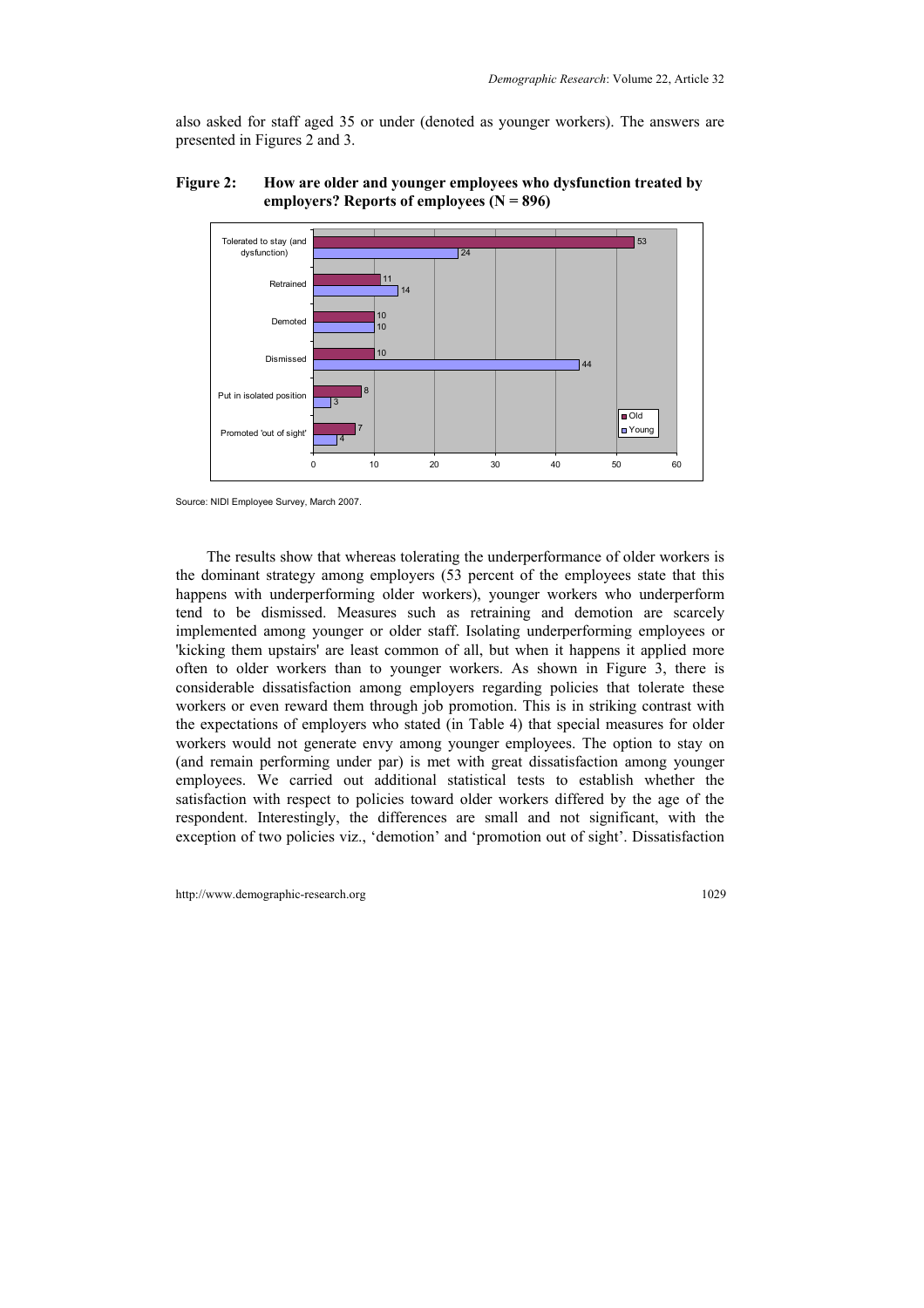with 'demotion' is substantially higher among older employees (correlation  $r=0.27$ ; p<0.05) than among younger employees. Dissatisfaction with 'promotion out of sight' is substantially higher among younger employees (correlation  $r=0.37$ ;  $p<0.05$ ).





Source: NIDI Employee Survey, March 2007.

The focus group meetings also showed that employers are often inclined to be lenient towards underperforming older workers. A number of employers felt that you cannot simply fire older workers who can no longer keep up on the grounds of services rendered and loyalty they have shown to the firm. Others were more harsh: "Those who can't keep up, must eventually leave." Both categories of employers agree that this tolerant attitude is not applied in the case of job applicants. An employer in a production company did not mince words, succinctly typifying the situation as: "bad enough having to deal with your own cripples".

This last statement shows that to some extent employers who decide to tolerate older workers find themselves in a situation where they are torn between two modes of action. Whilst they want to act 'decently', they realise that this behaviour will also incur costs. Note also, however, that another reason for employers not to be too harsh on older workers is that they want to prevent them from reporting sick or becoming unfit for work: "It's better for older workers to drive slowly and stay in the running than for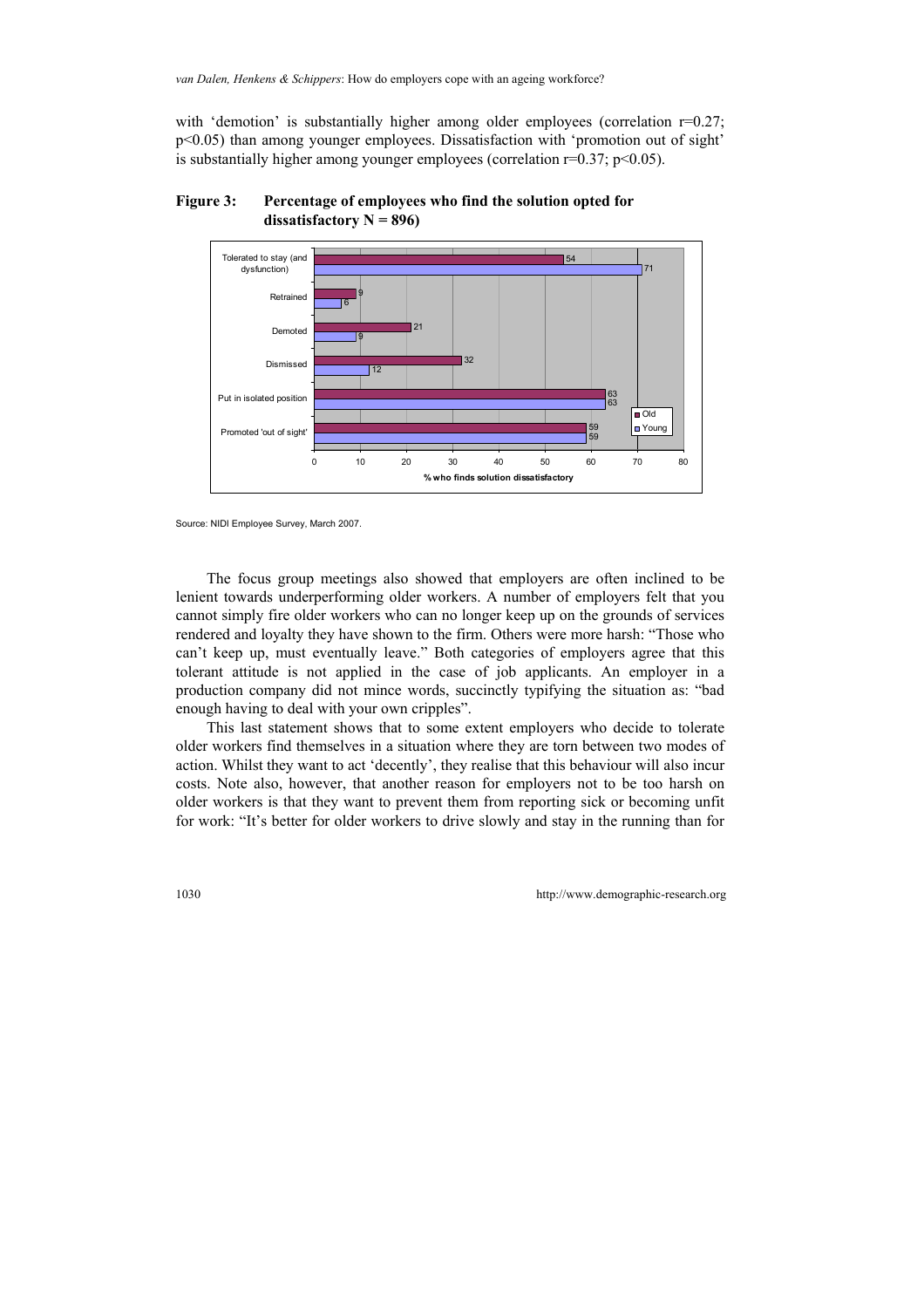them to step on the pedal for two months only to subsequently come to a complete standstill".

The organisations under study hardly had any true job mobility policies for older employees and any individual initiatives that were reported to be potentially effective ran up against practical problems. A school principal, for example, who felt that, in theory, it would be possible to rotate teachers between the educational institute's various locations remarked that "if the other school is situated in a town fifty kilometres away, we would face the problem that people are not prepared to travel back and forth." However, an employer in the health care sector reported a successful initiative: "We have started a club of employers who get together once every few months to see whether one of us is able to offer one of our older workers a job. This works very well now that the labour market situation is improving. We sometimes have to go to the trouble of finding suitable people who we can 'put on offer' as it were". Employers of small organisations point out that regional networks of this kind can be particularly helpful for small companies because while mobility within their own firm is limited, together they have access to a greater variety of jobs.

Developing a suitable mobility programme is even more difficult for specialist jobs. "Surgeons, for example, have spent many years at university to get where they are, but there are surgeons, of course, who at some point in their careers no longer enjoy the work they do, or can no longer cope, or are looking for something different. People don't talk about these things, but it *is* a problem," said a hospital manager. An employer in the business world described a slightly different situation: "Chartered accountants or tax advisors will continue to do the same work. They won't suddenly become a notary public, for example. That said, they do have different types of customers. What you need to do, then, is make sure that they develop themselves within the job they have. You could see this as a form of mobility."

### **7. Conclusion and discussion**

Employers in ageing societies will inevitably be confronted with the economic challenges tied to an ageing workforce. Designing policies that enhance the employability and productivity of older workers is one of the challenges personnel managers will face in the near future. We have examined how employers are currently shaping their policies to foster productivity and participation of older workers in the Netherlands. Generic policy measures that seek to accommodate older workers - for example, by offering them additional leave or reducing their workload - are often perceived and put into practice as 'age conscious' personnel policies. The paradox of this type of age consciousness is that these actions seem, rather, to limit the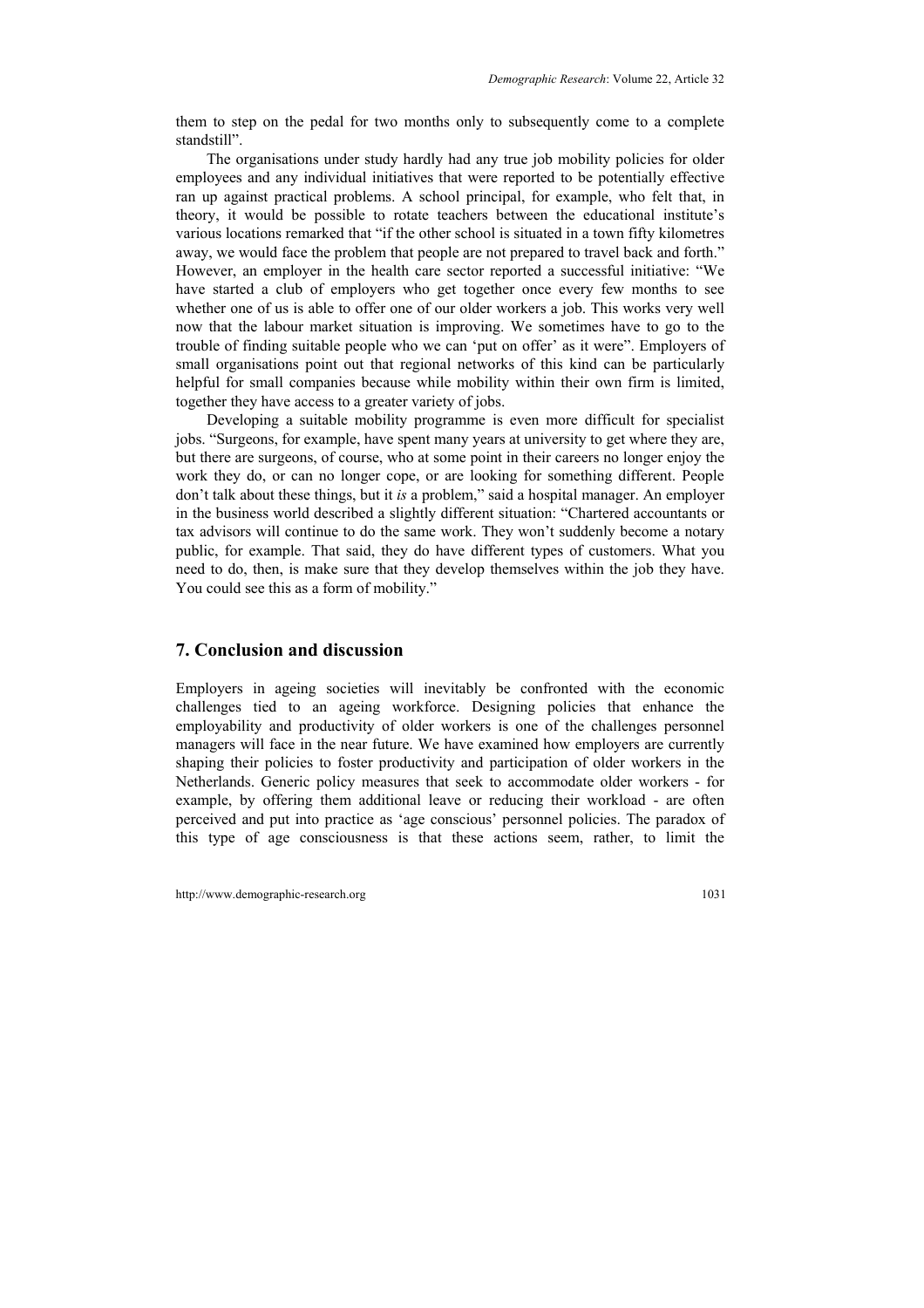opportunities of older workers in the Dutch labour market (Euwals, De Mooij and Van Vuuren, 2009). Employers are especially sceptical about the application of measures imposed by the government or sector-wide labour agreements as these measures reduce older workers' employability and raise costs. Only very few organisations have personnel policies that are targeted at narrowing the growing productivity-wage gap. Only six percent of the organisations made use of the possibility of demotion and a mere 13 percent had special training programmes for older employees. The lack of a clear age-conscious personnel policy becomes most apparent when we consider the case of underperforming workers. When older workers no longer perform up to standard they tend to be tolerated and no corrective measures are taken to improve their employability. Their non-performing younger colleagues on the other hand, are not tolerated under such circumstances and are dismissed. Employers who wish to develop an age-conscious personnel policy need to tailor their measures to individual employees in an effort to enhance their participation in the labour force and promote sustainable employability.

The obstacles faced by older workers are not uniquely a Dutch phenomenon. These obstacles are found in many western European countries, as shown in the recent OECD report *Live Longer, Work Longer* (2006) and a recent study among European employers (van Dalen, Henkens and Schippers 2009). The Netherlands does differ from other countries, however, in the fact that labour costs of older employees are high and that incumbent employees are relatively well-protected. This reduces their labour market mobility. The paradoxical situation at present is that older workers occupy both a strong and a weak position in the labour market. This paradox constitutes the crux of the policy dilemma which welfare states, especially in Europe, have to deal with. One aspect of employment protection  $-$  income security and the seniority principle  $$ stands in the way of the other aspect of protection — giving unemployed a reasonable chance in finding a job. It is particularly difficult to secure a position in the labour market for outsiders – that is to say, for the elderly unemployed. At present governments are well aware of the policy dilemmas they face in dealing with the economic consequences of an ageing population. Governments have designed and implemented many policy reforms which, in principle, can enhance the employability and productivity of older workers. However, the actions taken at the government level are in marked contrast with the actions taken at the firm level. And at this point, employers do not yet practice what they preach and age-conscious personnel policy is interpreted more as protecting older workers than as making them more productive and employable, and this practice seems 'hardwired' and slow to change. This schism in the attitude of employers may well pose a problem for the near future when employers come to realize that getting rid of older workers in the old-fashioned way – offering pay or protection without performance – is a very expensive escape route in an ageing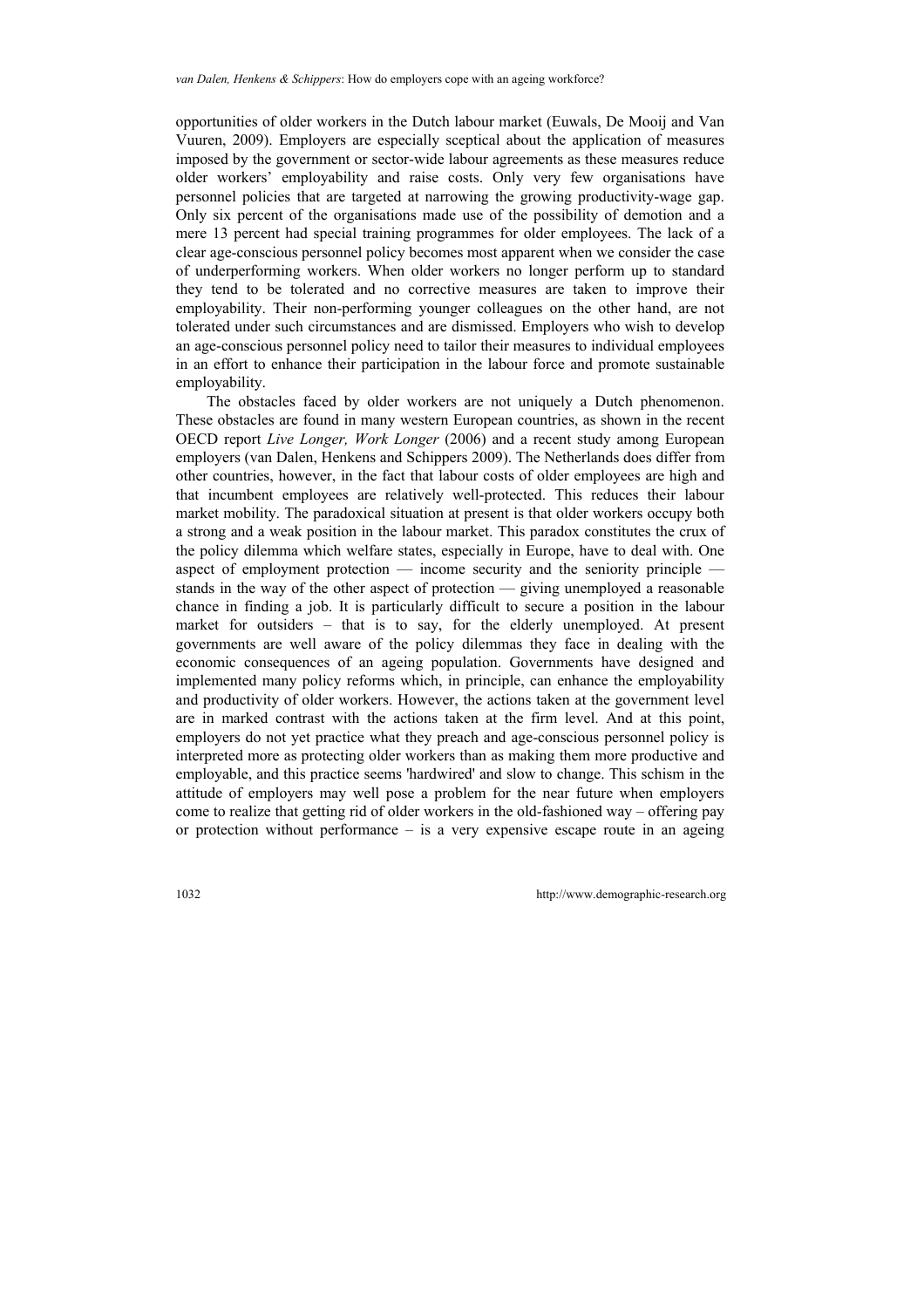society. This is increasingly true, in the case of an ageing work force where labour may become a scarce resource. In that respect, the current credit crisis offers a natural experiment of perhaps unprecedented size. The context of a rapidly ageing society in conjunction with a strong and global downturn boils down to a dilemma in which employers can stick to their passive, 'business as usual' stance in which unproductive labour is dumped one way or another, or they may embrace a more active personnel policies in which pay and productivity are matched and younger and older workers are treated alike. At this point, it may well be that necessity is not only the mother of invention but also the mother of changing habits in personnel policy.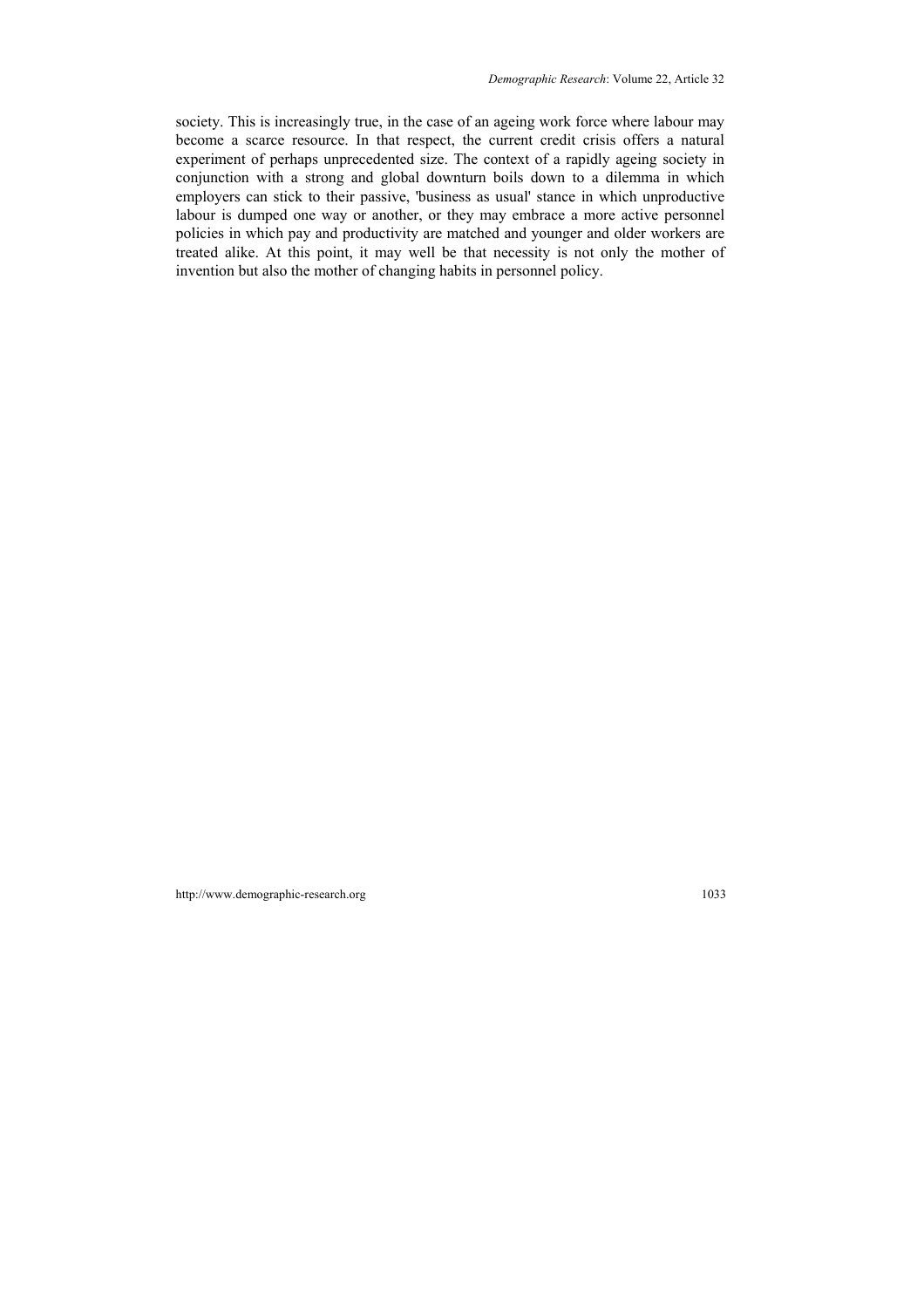#### **References**

- Becker, G.S. (1962). Investment in human capital: A theoretical analysis. *Journal of Political Economy* 70: 9-49. [doi:10.1086/258724.](http://dx.doi.org/10.1086/258724)
- Brewster, C., Hegewisch, A., Mayne, L., and Tregaskis, O. (1994). Methodology of the Price Waterhouse Cranfield project. In: Brewster, C. and Hegewisch, A. (eds.). *Policy and Practice in European Human Resource Management.* London: Routledge: 230-245.
- Chiu, W.C.K., Chan, A.W., Snape, E. and Redman, T. (2001). Age stereotypes and discriminatory attitudes towards older workers: An East-West comparison. *Human Relations* 54: 629-661. [doi:10.1177/0018726701545004.](http://dx.doi.org/10.1177/0018726701545004)
- Euwals, R., De Mooij, R., and Van Vuuren, D. (2009) *Rethinking Retirement.* The Hague: CPB Report.
- Finkelstein, L.M., Burke, M.J., and Raju, N.S. (1995). Age discrimination in simulated employment contexts: An integrative analysis. *Journal of Applied Psychology* 80: 652-663. [doi:10.1037/0021-9010.80.6.652](http://dx.doi.org/10.1037/0021-9010.80.6.652).
- Gelderblom, A., De Koning, J., and Kroes, H. (2005). *Does an older workforce negatively affect a firm's performance?* TLM.NET Working Papers no. 2005-31, Amsterdam.
- Hassell, B., and Perrewe, P.L. (1995). An examination of beliefs about older workers: Do stereotypes still exist? *Journal of Organizational Behaviour* 16: 457-468. [doi:10.1002/job.4030160506](http://dx.doi.org/10.1002/job.4030160506).
- Henkens, K. (2005). Stereotyping older workers and retirement: The managers' point of view. *Canadian Journal on Aging* 24: 35-48. [doi:10.1353/cja.2006.0011.](http://dx.doi.org/10.1353/cja.2006.0011)
- Hilton, J.L. and Von Hippel, W. (1996). Stereotypes. *Annual Review of Psychology* 47: 237-271. [doi:10.1146/annurev.psych.47.1.237.](http://dx.doi.org/10.1146/annurev.psych.47.1.237)
- Hutchens, R.M. (1989). Seniority, wages and productivity: A turbulent decade. *Journal of Economic Perspectives* 3: 49-64.
- Judd, C.M. and Park, B. (1993). Definition and assessment of accuracy in social stereotypes. *Psychology Review* 100: 109-128. [doi:10.1037/0033-](http://dx.doi.org/10.1037/0033-295X.100.1.109) [295X.100.1.109.](http://dx.doi.org/10.1037/0033-295X.100.1.109)
- Kalleberg, A.L., Knoke, D., Marsden, P., and Spaeth, J. (1996). *Organizations in America: Analyzing their structures and Human Resource Practices*. London: Sage Publications.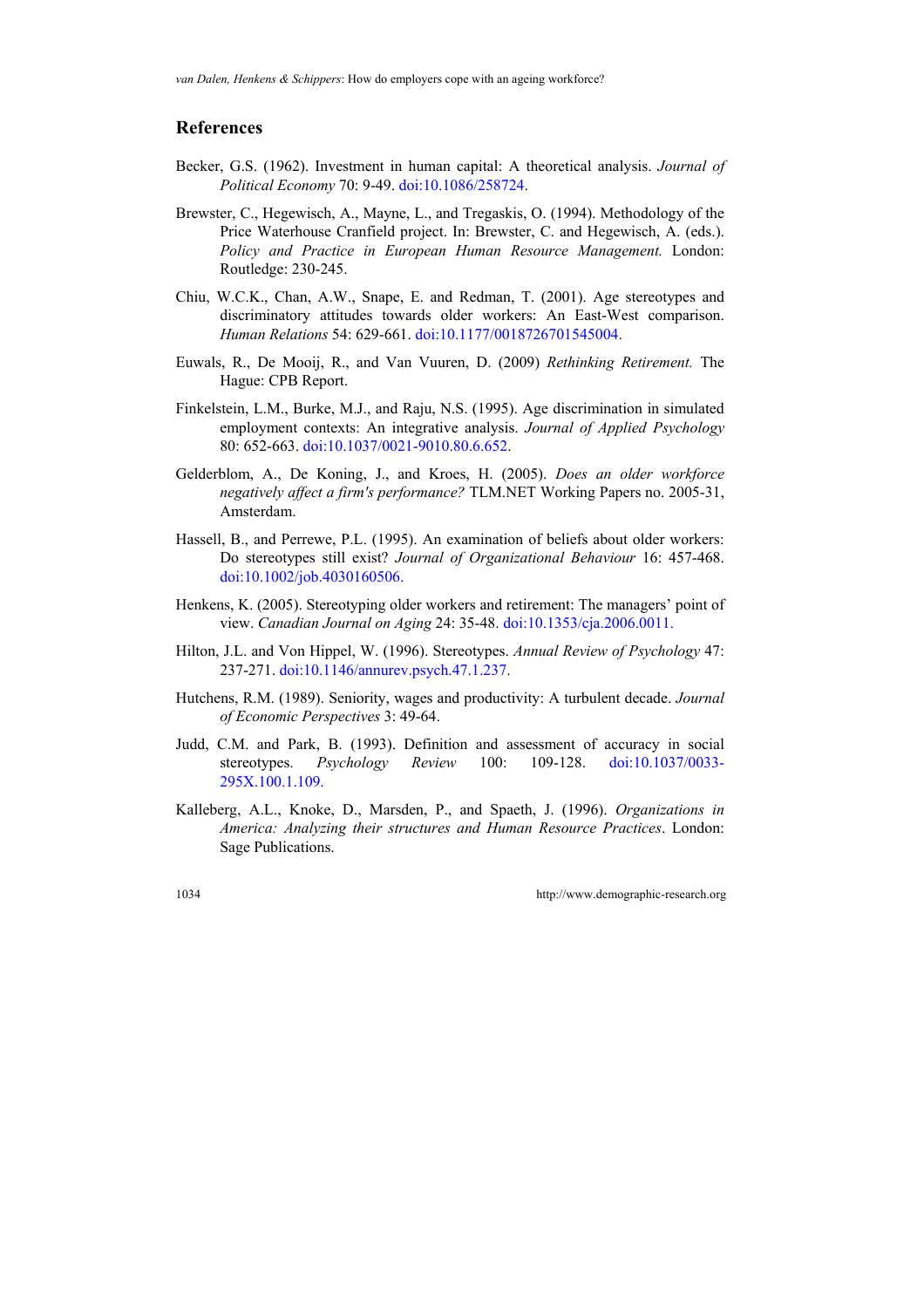- Kalmijn, M., and Alessie, R. (2008). *Life course changes in income.* Netspar paper, Tilburg University.
- Lazear, E.P. (1979). Why is there mandatory retirement? *Journal of Political Economy* 87: 1261-1274. [doi:10.1086/260835](http://dx.doi.org/10.1086/260835).
- Lazear, E.P. (1990). Adjusting to an aging labor force. In: Wise, D.A. (ed.). *Issues in the Economics of Aging Chicago.* University of Chicago Press: 287-312.
- Lazear, E.P. (2004). The Peter Principle: A theory of decline. *Journal of Political Economy* 112: S141-S163. [doi:10.1086/379943](http://dx.doi.org/10.1086/379943).
- Lee, J.A., and Clemons, T. (1985). Factors affecting employment decisions about older workers. *Journal of Applied Psychology* 70: 785-788. [doi:10.1037/0021-](http://dx.doi.org/10.1037/0021-9010.70.4.785) [9010.70.4.785](http://dx.doi.org/10.1037/0021-9010.70.4.785).
- Loretto, W., Duncan, C., and White, P.J. (2000). Ageism and employment: Controversies, ambiguities and younger people's perceptions. *Aging and Society* 20: 279-302. [doi:10.1017/S0144686X00007741](http://dx.doi.org/10.1017/S0144686X00007741).
- OECD. (2006). *Live Longer, Work Longer*. Paris: OECD.
- Peter, L.J., and Hull, R. (1969). *The Peter Principle: why things always go wrong.* New York: William Morrow & Co.
- Remery, C., Henkens, K., Schippers, J.J., and Ekamper, P. (2003). Manageing an ageing workforce and a tight labor market: Views held by Dutch employers. *Population Research and Policy Review* 22: 21-40. [doi:10.1023/A:1023543307473.](http://dx.doi.org/10.1023/A:1023543307473)
- Skirbekk, V. (2008). Age and productivity potential: A new approach based on ability levels and industry-wide task demand. *Population and Development Review* 34(Supplement): 191-207.
- Statistics Netherlands (2006a). Bevolkingsprognose 2006-2050. Voorburg.
- Statistics Netherlands (2006b). Methoden en definities Enquete Beroepsbevolking 2005. Voorburg.
- Taylor, P. and Walker, A. (1998). Employers and older workers: Attitudes and employment practices. *Ageing and Society* 18: 641-658. [doi:10.1017/S0144686X98007119.](http://dx.doi.org/10.1017/S0144686X98007119)

Thurow, L.C. (1975). *Generating Inequality*. New York: Basic Books.